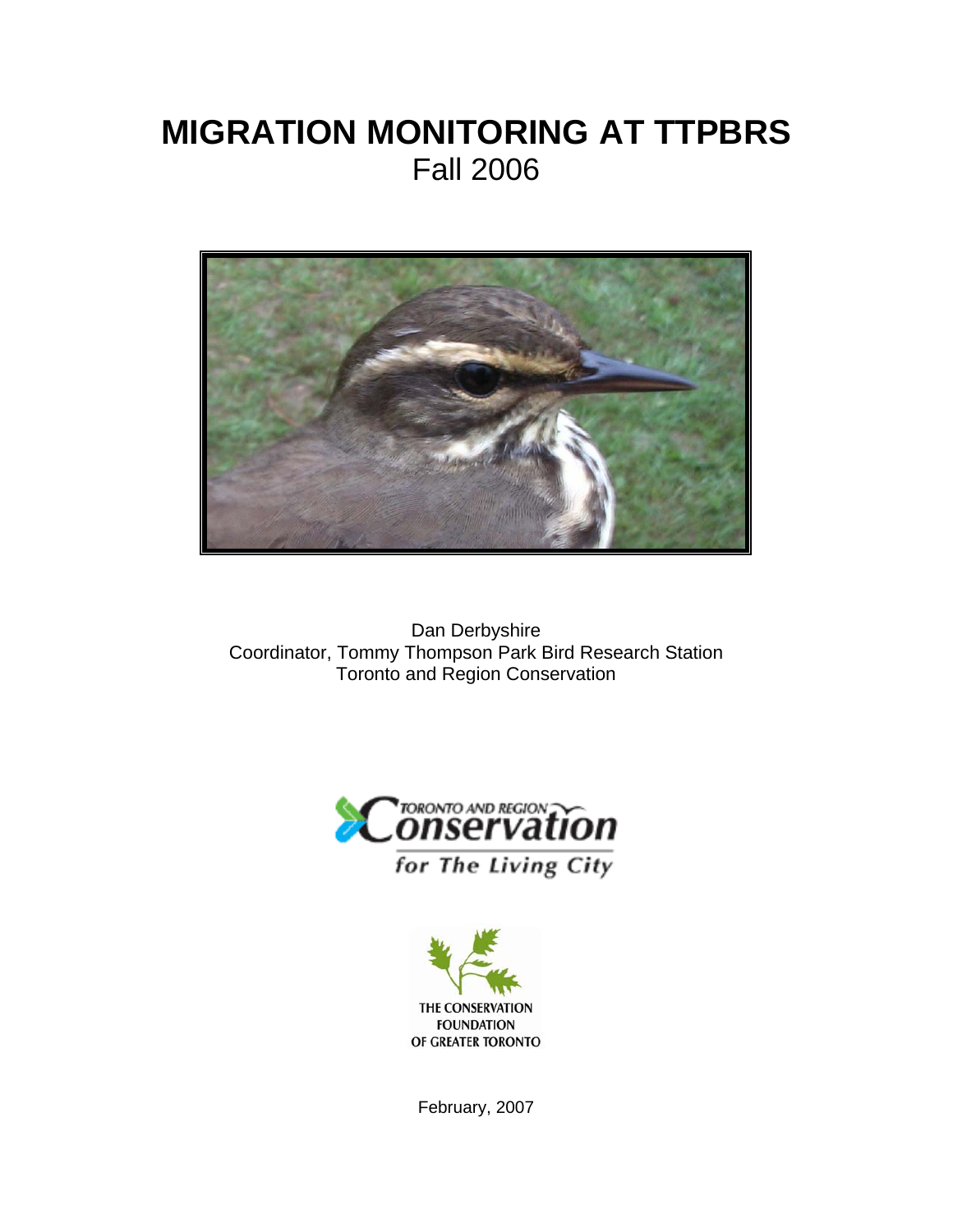### **Table of Contents**

| 2  |
|----|
|    |
| 3  |
| 3  |
|    |
|    |
| 3  |
|    |
|    |
| 7  |
| 9  |
| 11 |
| 12 |
| 13 |
| 13 |
| 14 |
| 15 |
| 15 |

**Photo Credits**: (**Cover**) Northern Waterthrush (TRCA), (**Page 4**) Ruby-crowned Kinglet (TRCA), (**Page 7**) Moulting AHY Myrtle Warbler (TRCA), (**Page 11**) Returning from a Net Check (TRCA), (**Page 12**) Oregon Junco (TRCA), (**Page 14**) Winged Migration Program (TRCA), Volunteer Training (TRCA).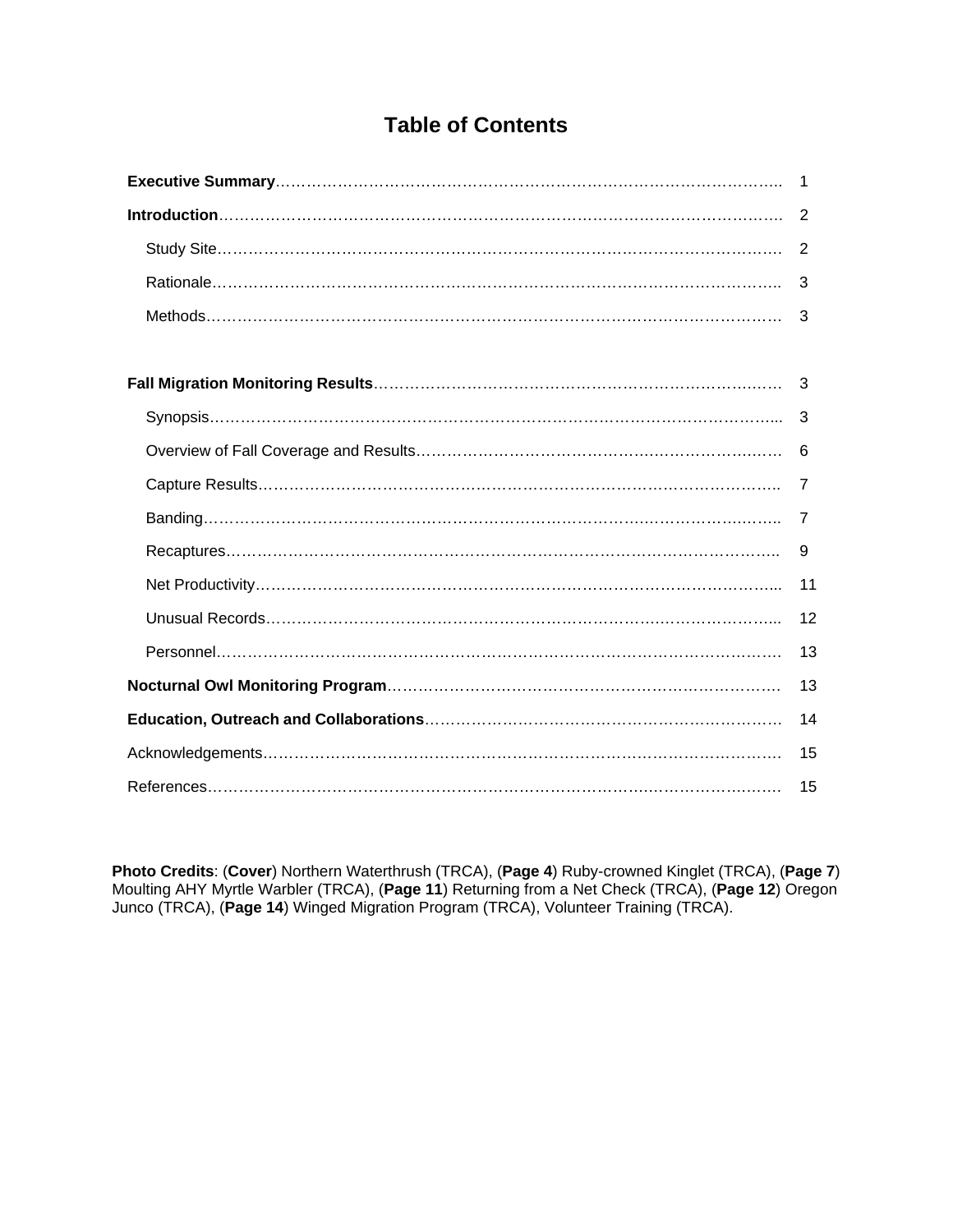### **Tables**

| $\mathbf{1}$   |  |
|----------------|--|
| 2              |  |
| 3              |  |
| 4              |  |
| 5              |  |
| 6              |  |
| $\overline{7}$ |  |
| 8              |  |
| 9              |  |

## **Appendices**

## **Figures**

#### **Suggested Citation:**

Derbyshire, D. February 2007. *Migration Monitoring at TTPBRS: Fall 2006*. Unpublished report by Toronto and Region Conservation.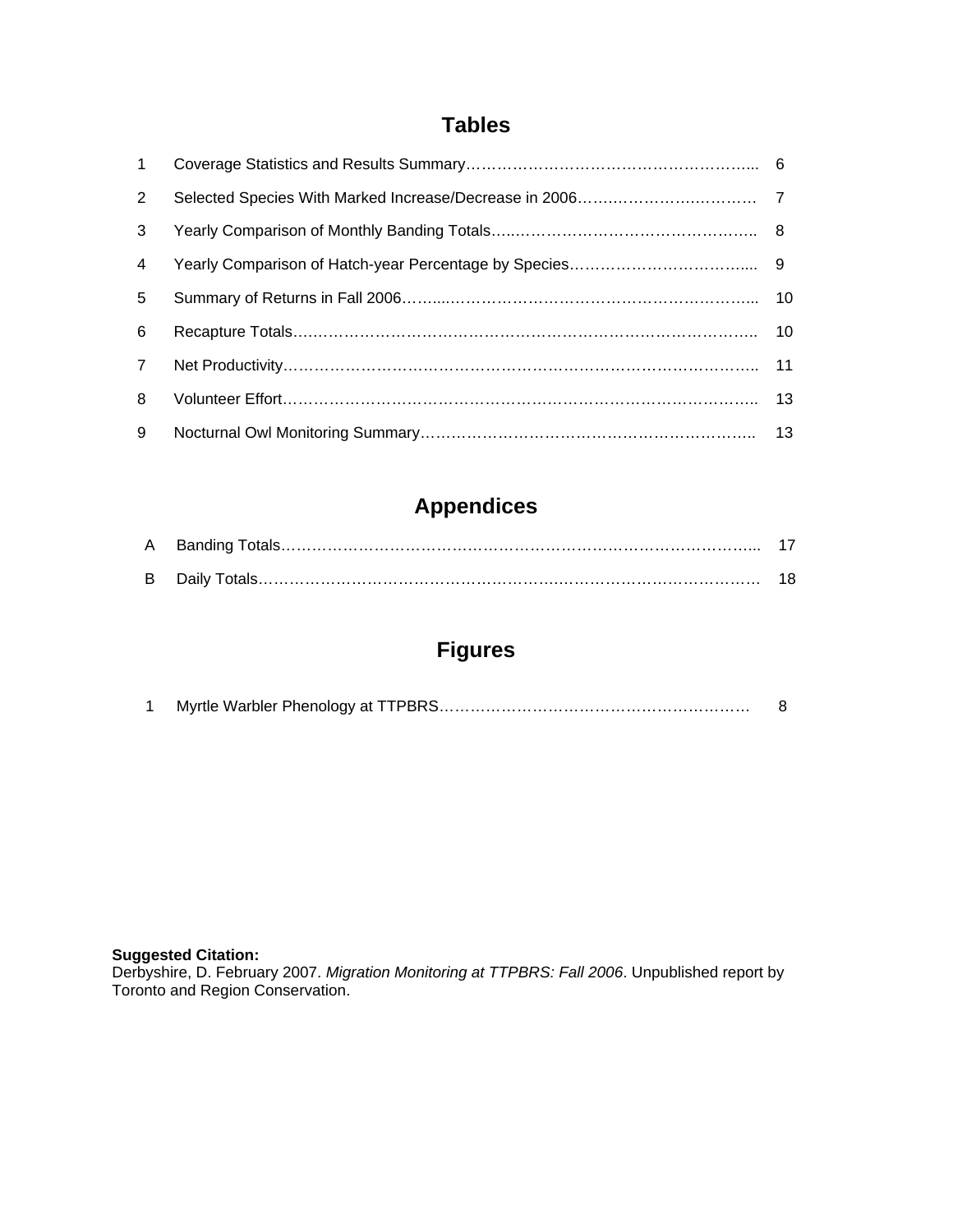## **Executive Summary**

In 2003, Toronto and Region Conservation (TRCA) established a bird research station at Tommy Thompson Park. The core program of the research is Migration Monitoring, a scheme dedicated to gathering population trends on northern breeding landbirds that are not monitored effectively by other schemes (e.g. Breeding Bird Survey). Fall 2006 was the fourth consecutive season of the Migration Monitoring Program at Tommy Thompson Park Bird Research Station. Data collection in fall 2006 was consistent with methodology outlined in the Operations Manual for Tommy Thompson Park Bird Research Station (Derbyshire 2004).

Coverage was below average despite that 87 of 100 target days received at least some coverage. After each field day, a coverage code is assigned based on completeness of all surveys. The optimal coverage code of 7 indicates that there were 90 total net hours, complete census and 3 completed point counts. This fall 40 days were coded with a 7 compared to 48 days in 2005. In terms of net hours, 6,085 hours were logged which is 69% of the target (100days x 90hrs/day), down from 77% in 2005. A yearly comparison of coverage statistics indicates that overall coverage has been decreasing since 2004, which is due to an increase in weather conditions unsuitable for fieldwork in recent fall seasons.

Despite a decrease in overall coverage in fall 2006, a record 4,473 birds were banded, 429 recaptured and an additional 515 birds were released unbanded. A total of 176 species were recorded for the season. Fall 2006 was the busiest fall season ever at TTPBRS as banding totals for 36 species and forms were record high. Golden-winged Warbler, Oregon Junco, and Yellow Palm Warbler were banded in the fall for the first time in 2006. The months of August and September were unusually busy in fall 2006 as neotropical migrants were recorded in higher numbers than in any previous fall season, especially members of the warbler family. As with any migration season there were highs and lows this fall, and a few species were found in record low numbers, including White-throated Sparrow which dropped to a four-year low this fall.

The unusually abundant Yellow-rumped Warblers in late summer of 2005 were found once again in 2006, suggesting a substantial post-breeding dispersal occurs in some years on the Toronto lakeshore, perhaps correlating to high breeding productivity further north. The calculation of age ratios are an important aspect of fall bird banding programs as the proportion of young to adults points to breeding success in the north. The percentage of birds captured that were young or "hatch-year" was 89% in 2006, which is marginally higher than previous seasons. Considerable variation between species in age ratios is apparent.

Recaptures of banded birds were down this fall compared to previous years, although a remarkable number of Magnolia Warblers were banded and recaptured. We are continuing to monitor the condition of migrants at Tommy Thompson Park by comparing fat score and weight at time of banding compared to time of recapture. In fall 2006, Magnolia Warblers gained an average of 0.2 grams per stopover with 17 birds exhibiting a negative weight change and 49 exhibiting a positive weight gain. The highest weight gain was recorded for an individual banded on September 10 and recaptured on September 14, which added 14% to its initial body weight in 5 days. Monitoring the ecology of migrant stopover on the Toronto lakeshore will be extremely valuable to local conservation.

There were two new species recorded for the bird research station in 2006, Harlequin Duck and Broad-winged Hawk. The Nocturnal Owl Monitoring Program was in full swing for a fourth consecutive fall season. A total of 54 Northern Saw-whet Owls were banded, 36 of which were captured on one evening on October 26.

The research station at Tommy Thompson Park continues to engage the community through educational programming. A total of 359 visitors to Tommy Thompson Park were treated to bird banding demonstrations in fall 2006. This total includes a school class on October 5 and several clubs including the Toronto Ornithological Club, West Humber Field Naturalists and Toronto Field Naturalists. Volunteer support was exceptional once again as 22 volunteers contributed 1658 hours to the Fall Migration Monitoring Program. Training was also provided to volunteers of the Fatal Light Awareness Program for their bird rescue work as part of the Light Out Toronto campaign.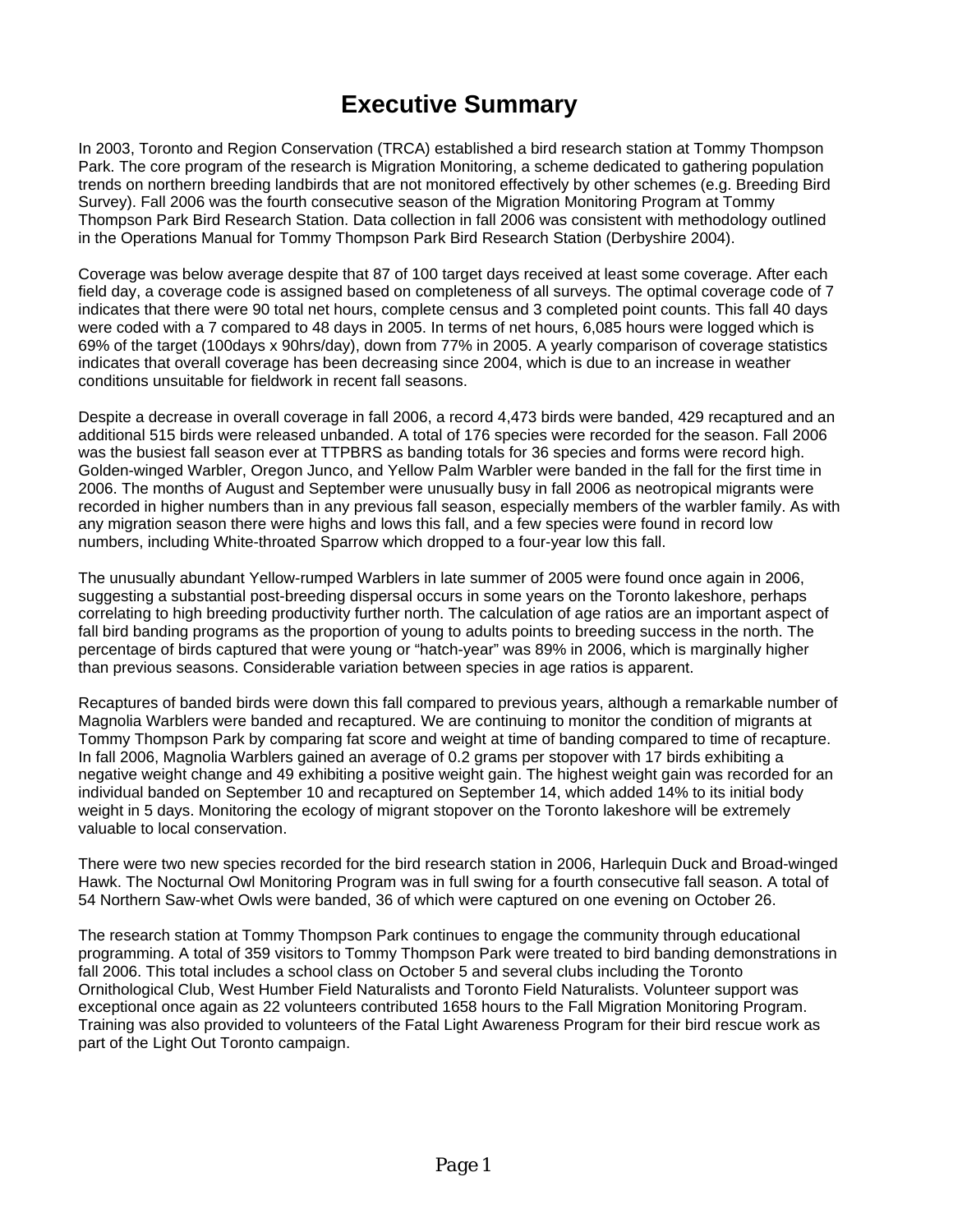## **Introduction**

In April of 2003, Toronto and Region Conservation Authority (TRCA) established a research station at Tommy Thompson Park (TTP). The primary objectives of the research station are to aid conservation efforts at the local, national and international level through monitoring, research and education. The core program of the Tommy Thompson Park Bird Research Station (TTPBRS) is the Migration Monitoring Program (MMP). This report details results of the fall 2006 MMP.

#### Study Site



Tommy Thompson Park (TTP) is located on Toronto's waterfront, which is situated on the northwestern shore of Lake Ontario. The park (formerly Leslie Street Spit) is a man-made peninsula, which extends 5 kilometers in a southwestern direction into Lake Ontario. The Toronto Harbou r Commission (now known as the Toronto Port Authority) began construction of a landbase at the foot of Leslie Street in the late 1950's to expand port facilities in anticipation of increased shipping activity on the Great Lakes. From the late 1950's until present day, a combination of lakefilling and dredging activities created the current configuration of the park. Tommy Thompson Park has a total land base of approximately 160

hectares and a water surface area of 100 hectares composed of the western embayments and the inner disposal cells.

Through natural succession much of the land area of TTP has been colonized by a variety of plant and animal communities. The geographic situation of the park and its natural features make it very suitable for large numbers of breeding and migrating birds. Overall, the park represents the largest area of existing natural habitat on the Toronto waterfront. Tommy Thompson Park has been designated as an Environmentally Significant Area (ESA) and was designated as an Important Bird Area (IBA) by Birdlife International in 2000.

The site selected for Migration Monitoring is located on peninsula D, which is one of several peninsulas that branch off the main spine of the spit. The peninsula is bordered by the Toronto harbour on the north side and an inner bay on the south side. The habitat is composed of early succession cottonwood, willow and birch forest. Beach and meadow features are also present in the study area.

#### Toronto and Region Conservation (TRCA)

Toronto and Region Conservation (TRCA) was formed in 1957 for the management and conservation of natural resources in the Greater Toronto Area (GTA). Since its formation Toronto and Region Conservation has prepared and delivered programs for the management of the renewable natural resources within its watersheds. Thanks to the support of all levels of government and the valuable partnerships we have established, the Authority provides: protection, enhancement, and regeneration of watersheds, sound environmental advice to promote good land management practices, community action on environmental projects, outdoor recreation opportunities on 13,000 hectares of open space, forest lands, and Conservation Areas and conservation education and heritage programs.

Objectives of the Living City Campaign (run by TRCA) include the maintenance of healthy rivers and shorelines, regional biodiversity, sustainable communities and business excellence. Migration Monitoring at Tommy Thompson Park was born out of the objectives of this Living City vision.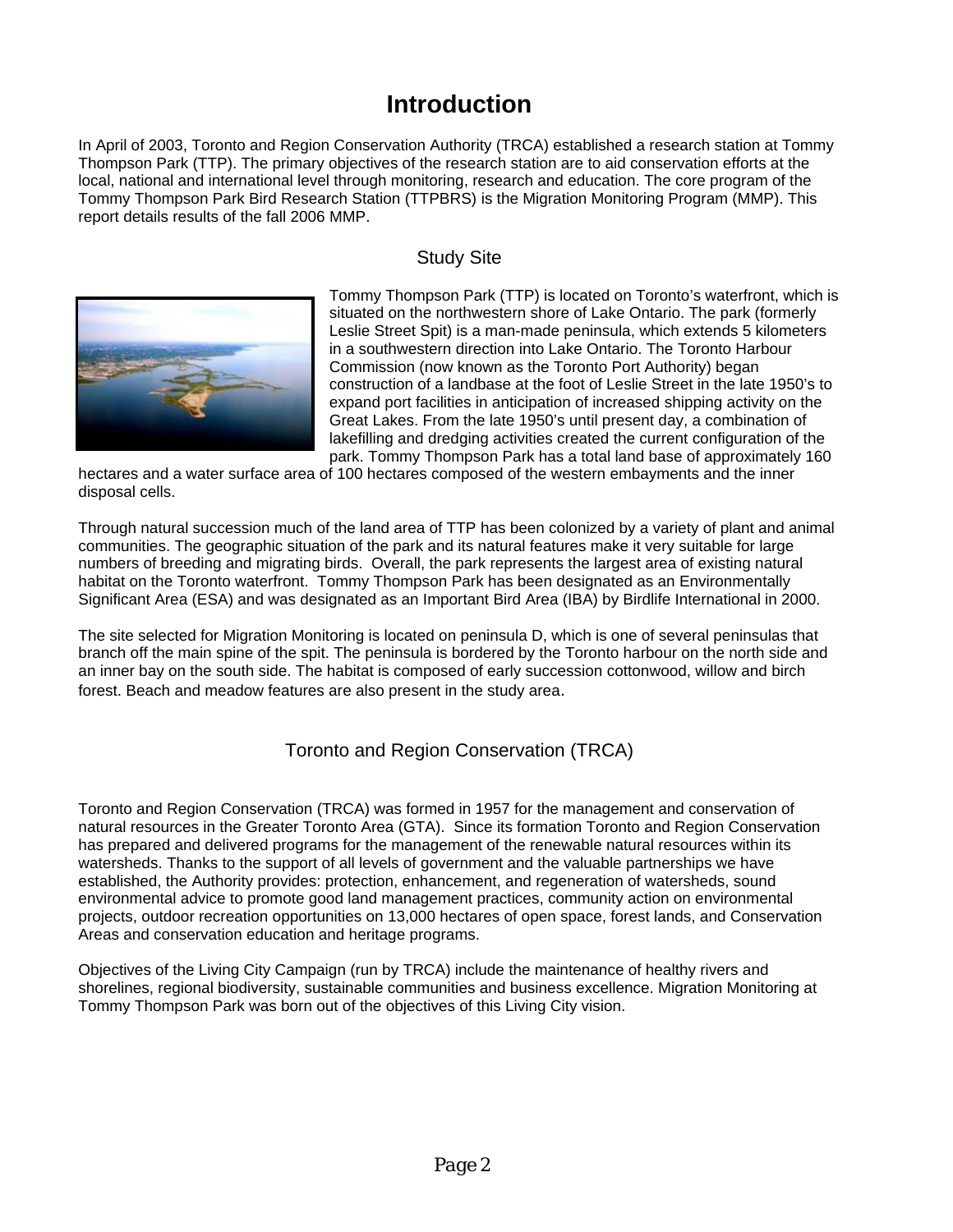#### **Rationale**

#### Migration Monitoring Overview

The Breeding Bird Survey (BBS) is the principal method used by conservation organizations to monitor bird populations. This method is effective only where breeding populations are accessible to roadside data collection. The remoteness of much of northern Canada precludes such survey methods. It is therefore necessary to monitor these populations on their southward and northward movements during migration.

#### **Methods**

#### Protocol

The protocol for data collection at TTPBRS is detailed in "Operations Manual for Tommy Thompson Park Bird Research Station" version 2. The protocol employs fixed effort census and point count surveys as well as a fully standardized capture regimen. The Fall Migration Monitoring Program operates on a daily basis from August 5-November 10. There were no changes to the protocol prior to or during fall 2006.

## **Fall Migration Monitoring Program Results**

#### **Synopsis**

### **August**

August in the southern Great Lakes region typically features localized movement of post-breeding young and adult birds, however the most interesting aspect of the first week of fall 2006 at TTPBRS was a noticeable lack of local breeders, particularly Yellow Warblers. It seemed as though many birds had finished nesting early and left Tommy Thompson Park to finish moulting in other locations. Highlights of a hot and humid season opener on August 5 were single observations of Black-billed Cuckoo and **Eastern Meadowlark**. Bird activity was generally quiet until the all-important winds shifted to the north on the  $10<sup>th</sup>$ , which increased the number of birds at TTPBRS. A decent push of Warbling Vireo was observed on this day and an early **Swainson's Thrush** was banded. Migration picked up on the 11<sup>th</sup> when a total of 30 Yellow Warblers, 18 Yellow-rumped "Myrtle" Warblers and over 100 Red-winged Blackbirds were recorded. Singles of Blackburnian Warbler, Baybreasted Warbler and a very early **Slate-coloured Junco** were also noted.

The second week of fall migration began on August 12 with some strong early morning movement of warblers, mostly Yellow Warblers and **Myrtle Warblers**. An unusual daily occurrence throughout the week was the observation of substantial flocks of **Red-winged Blackbirds** passing over just after dawn, which we normally don't observe until late fall. August 16 was very interesting as both the diversity of species and overall abundance was rather high for August at Tommy Thompson Park. A total of 16 warbler species were recorded including an estimated 60 Myrtle, 5 Black-throated Green, 9 Blackburnian and 8 Northern Waterthrush. In 2005, the month of August was thought to be atypical at TTPBRS due in large part to the remarkable abundance of moulting juvenile and adult **Myrtle Warblers**. For a second consecutive year, moulting Myrtle Warblers were recorded in significant numbers at TTPBRS in August.

The week of August 19-25 was spectacular as unprecedented numbers of birds for August were found. The period started off slow as 17 birds were banded on the  $19<sup>th</sup>$ . This was "the" day for swallows at Tommy Thompson Park in the fall as a steady stream of an estimated 650 Barn Swallows were tallied during the morning! On August 21<sup>st</sup> a total of 66 birds were banded, which included a sudden influx of Magnolia Warbler, American Redstart and Northern Waterthrush. First of fall species on the day included **Olive-sided**  Flycatcher, Yellow-billed Cuckoo, and White-throated Sparrow. Migration was again steady on the 22<sup>nd</sup> as the daily totals included 90 Myrtle Warbler, 70 Magnolia Warbler and 18 American Redstart amongst 17 warbler species. August 23<sup>rd</sup> was record setting as 171 birds of 27 species were banded. Single-day banding records were set for Northern Waterthrush (19 banded, 35 daily total), Magnolia Warbler (36, 110), Chestnutsided Warbler (18, 50) and Bay-breasted Warbler (7, 20). Twenty-one species of warbler were banded or observed and high numbers of Traill's Flycatcher, Veery and Bobolink were also recorded. The north winds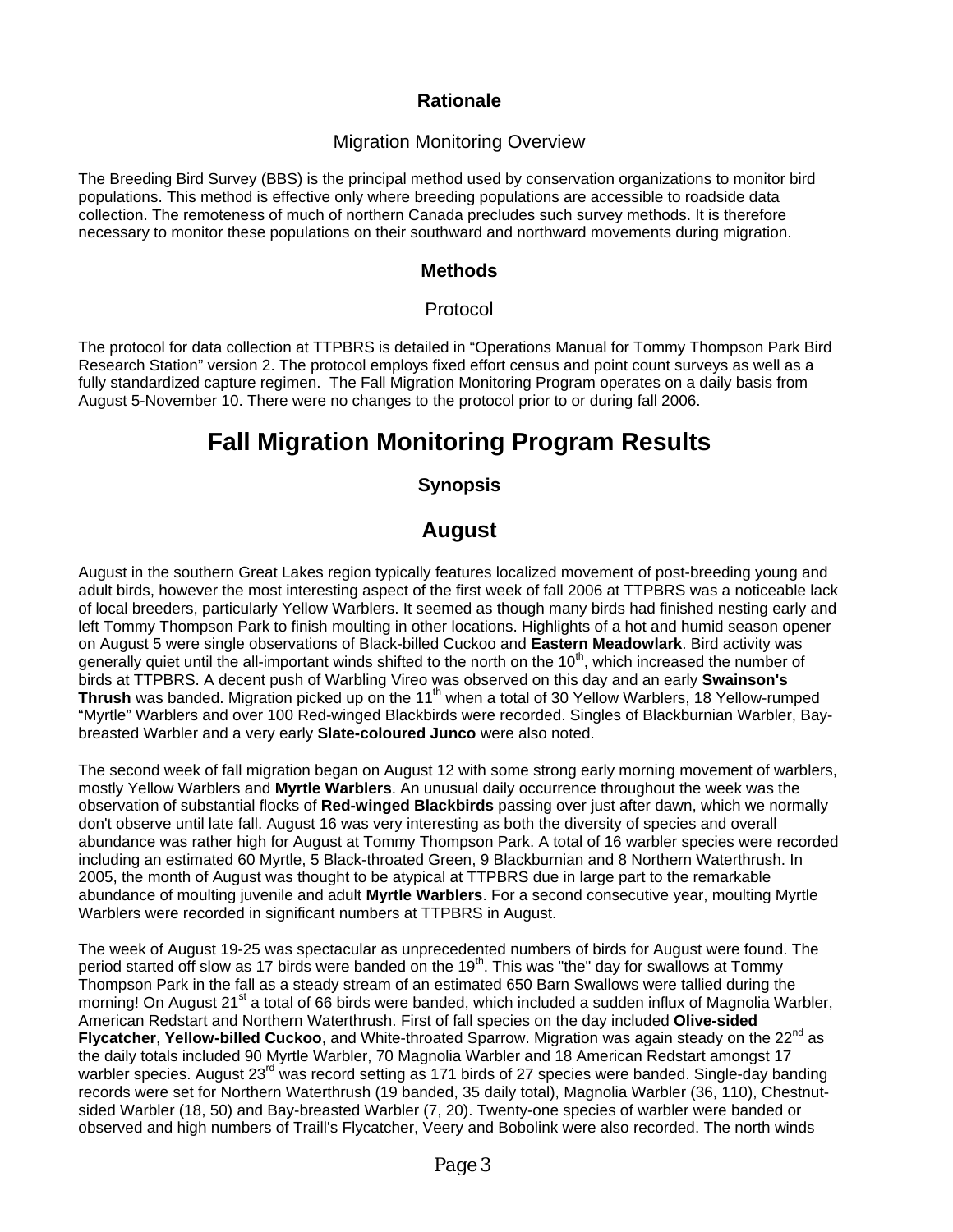continued into the next day and there was no break in the action as 126 birds of 26 species were banded on the 24<sup>th</sup>, 50 of which were Magnolia Warblers (140 daily total). To put these numbers into context the previous high one-day banding total for August at TTPBRS was 62 on August 25, 2005.

As of late August, fall 2006 was shaping up to be a great season thanks at least in part to more favourable winds (from the north) than in any previous autumn at TTPBRS. Migrant activity was strong on the 28<sup>th</sup> with many warblers and vireos feeding on caterpillars in the canopy. East winds on the 29<sup>th</sup> brought higher numbers of American Redstart, Blackpoll and Bay-breasted Warbler and our first ever fall record of **Golden-winged Warbler**. The first push of **Common Loon** occurred on August 30 along with yet another surge of warblers and vireos. Cool temperatures and brisk north winds on the 31<sup>st</sup> made it feel like fall as did the arrival of both **Ruby-crowned Kinglet** and **Lincoln's Sparrow**.

### **September**



The first week of September is an interesting period of fall migration, when flycatchers, orioles, and swallows have largely moved on, giving way to warblers, vireos, thrushes, and the first arrivals of late fall migrants such as the **Ruby-crowned Kinglet**. September 2 and 3 were a "no go" as the remnants of hurricane Ernesto brought substantial rain and wind to the Toronto area. Fieldwork resumed on the  $4<sup>th</sup>$  when we found north winds and a substantial movement of birds. A total of 102 birds of 20 species were banded, which included high counts of Philadelphia Vireo, Magnolia, Black-throated Green, Blackburnian, Blackpoll, Wilson's and of course the omnipresent Myrtle

Warblers of Tommy Thompson Park. Conditions were calm with low cloud on the following morning when 127 birds of 25 species were banded. Birding was very good once again on September 6 when the first noticeable movement of Sharp-shinned Hawks occurred. Also appearing on the 6<sup>th</sup> were Ruby-crowned Kinglets, American Pipit and **Solitary Sandpiper**. Between September 4 and 6, a total of 560 Yellow-rumped "myrtle" Warblers were tallied which is impressive for the time of year! Banding was quiet on the  $7<sup>th</sup>$ , which gave us opportunity to observe a very good raptor day for Tommy Thompson Park. The sightings included an adult Bald Eagle, 15 Sharp-shinned Hawks, 7 Northern Harrier, our 1<sup>st</sup> ever Broad-winged Hawk, and over 3000 high-flying Monarch butterflies.

The week of September 9-15 featured plenty of rain and wind, which limited our coverage on several days. When the weather did cooperate we found good numbers of birds at TTPBRS. On September 9, just 4 birds were banded before the rain moved in around mid-morning. North winds and clear skies on September 10 resulted in a more active day as 90 birds were banded and a total of 57 species were captured and/or observed. Ruby-crowned Kinglets were abundant as were Nashville Warbler, Magnolia Warbler, Red-eyed Vireo, and Palm Warbler. A moderate movement of birds was recorded on September 14 as 42 birds of 15 species were banded, which included singles of Brown Creeper and Northern Parula, and 20 Magnolia Warblers. Thrushes, warblers, and vireos were numerous once again on the 15<sup>th</sup> when 45 birds were banded. This day featured the first sightings of Blue Jay, American Crow, White-crowned Sparrow, and **Northern Goshawk** of the fall.

The third week of bird migration in September was impressive to say the least. On September 16, a significant concentration of birds occurred with large numbers of Ruby-crowned Kinglet, Swainson's Thrush, Red-eyed Vireo, and many warbler species. A total of 19 warbler species were tallied on a day when 236 birds were banded and just 4 recaptured. September 19 was interesting as the first significant groups of Blue Jays were recorded and high counts of Blackpoll Warbler and Northern Harrier were noted. A **Northern Mockingbird** was observed trailing behind a flock of Blue Jays, which was the first fall record of the species at TTPBRS. On September 20, raptors and hummingbirds took centre stage. High numbers (for TTPBRS) of Ruby-throated Hummingbirds were captured daily for the remainder of the period. September 21 was a record day for raptor migration at TTPBRS. Stiff west winds brought all-time high counts of Northern Harrier (27), Sharp-shinned Hawk (35) and Cooper's Hawk (4). Also recorded on the day were first arrivals of Hermit Thrush and Orangecrowned Warbler. The winds calmed down that evening which likely led to another push of migrants on the  $22<sup>nd</sup>$ . This time, Myrtle Warbler and White-throated Sparrow were the dominant species.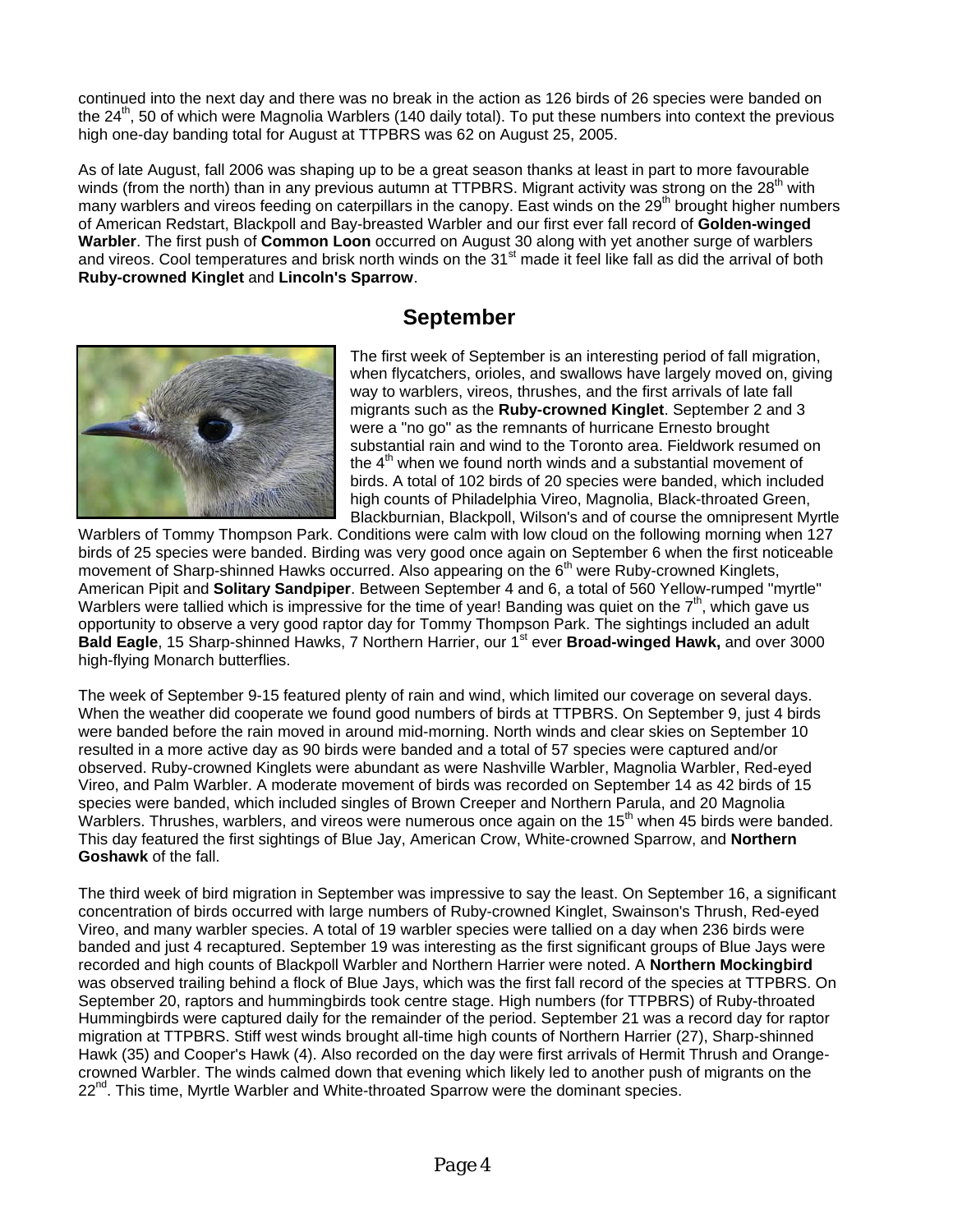During the minutes before dawn on September 25, it was clear that a substantial migration event had occurred as a chorus of calls and partial songs were heard. A total of 221 birds were banded and 68 species were recorded by day's end. Yellow-bellied Sapsucker and Yellow-shafted Flicker were abundant on the day as were both species of kinglet. Nashville Warbler, Black-throated Blue Warbler, and Myrtle Warbler were the most conspicuous of 15 warbler species. Orange-crowned Warbler (2 banded, 8 total recorded) were also numerous. Bird activity was strong once again on the  $26<sup>th</sup>$  as 140 birds were banded, consisting mostly of kinglets, thrushes, and Nashville Warblers. The highlight of the day was the capture and banding of a Scarlet Tanager and the observation of a **Whip-poor-will** (2nd for TTPBRS). Winds were light out of the north on the 29<sup>th</sup>, which likely assisted in bringing an influx of birds into Tommy Thompson Park. A total of 178 birds were banded on the day and no birds were recaptured. A day with no recaptures at TTPBRS is very unusual and is a sure sign that a turnover of birds had occurred. It was yet another big kinglet day as 220 Golden-crowns and 45 Ruby-crowns were counted. On September 30, several late fall waterfowl species arrived (Common Goldeneye, Bufflehead, Ring-necked Duck) and numbers of Yellow-bellied Sapsucker, White-throated Sparrow and Nashville Warbler were particularly high. A total of 105 birds were banded on the day.

### **October**

On the first day of October, Blue Jays peaked for the fall as 400 were observed and high numbers of kinglets and sapsuckers were evident. A total of 151 birds were banded on the  $2^{nd}$ , which consisted of mostly kinglets, Hermit Thrushes, Eastern Phoebes, and Myrtle Warblers. On October 5 we experienced an unprecedented passage of kinglets. We began the day by cautiously opening only 12 of our 15 nets, sensing that large numbers of birds were in the area. The second net check of the day revealed that 190 birds (mostly kinglets) were in the nets all at once. We had never seen so many birds at TTPBRS before and by day's end we had banded 162 and released 373 birds unbanded. Conservative estimates of kinglet numbers were that 1500 Golden-crowned and 700 Ruby-crowned Kinglets poured through the study area that morning. Eastern Towhee and Fox Sparrow also appeared for the first time this fall.

Light north winds on the 7<sup>th</sup> of October resulted in a moderate influx of migrants. A total of 105 birds were banded on the day, which featured high numbers of Ruby-crowned Kinglet, Winter Wren, Hermit Thrush, and White-throated Sparrow. First records for the fall of Greater Scaup and White-winged Scoter were recorded, along with a late Red-eyed Vireo. The winds swung to the north on the 10<sup>th</sup>, which resulted in another surge of late fall migrants. A total of 168 birds were banded on this day. Eastern Phoebe, Golden-crowned Kinglet, and White-throated Sparrow were the most abundant species involved. A massive cold front moved into the Great Lakes on the 11<sup>th</sup>, which brought very high winds and rain. TTPBRS was closed for an unprecedented four consecutive days thereafter.

High winds relented on the 15<sup>th</sup> allowing us to run our full protocol. A total of 55 birds were banded on the day, which consisted of mostly kinglets. Conditions on the 16<sup>th</sup> of October were suitable for an active day and yet it was uncharacteristically quiet for birds at ground level. A total of 37 birds were banded, the highlights of which were two Fox Sparrows. Overhead, the skies were full of migrating Red-winged Blackbirds (760 counted), American Pipits (64) and various raptor species. Winds were strong from the south on October 18, which always limits the flow of birds into Tommy Thompson Park in the autumn. Despite this, there were some interesting sightings on the day which included captures of Field Sparrow, Orange-crowned Warbler and Blueheaded Vireo and a noticeable increase in numbers of Song Sparrow and Slate-colored Junco. On October 19, migrating birds were few as 27 birds were banded. Heavy precipitation moved in overnight, which caused a major grounding of nocturnal migrants. A wet and windy census on October 20 revealed a much higher density of birds than had been recorded previously in the week. Hermit Thrush, Golden-crowned Kinglet, and Myrtle Warbler were especially numerous. A **Wilson's Snipe** flushed from the sandy trail near net 4 was the first ever record of this species during the standard count period.

On October 21, a total of 211 birds were banded and 52 species were documented. Overhead, blackbirds were on the move as 3,500 were tallied (mostly Red-winged Blackbirds with some Rusty Blackbirds and Common Grackles mixed in). Also on the day were observations of **Green Heron**, **Eastern Bluebirds** and our second ever **Dickcissel**! Forty-one birds were banded on the 24<sup>th</sup>, the bulk of which were Hermit Thrushes and Golden-crowned Kinglets. Highlight of the day was a final tally of 46 American Crows, an unusual concentration of this species for the spit. October 25<sup>th</sup> featured an influx of Bufflehead and Long-tailed Duck, among other waterfowl species. Also recorded were the first American Tree Sparrows of the fall and a sharp increase in numbers of Slate-colored Juncos (140 observed). Cold and calm conditions occurred on the  $26<sup>th</sup>$ .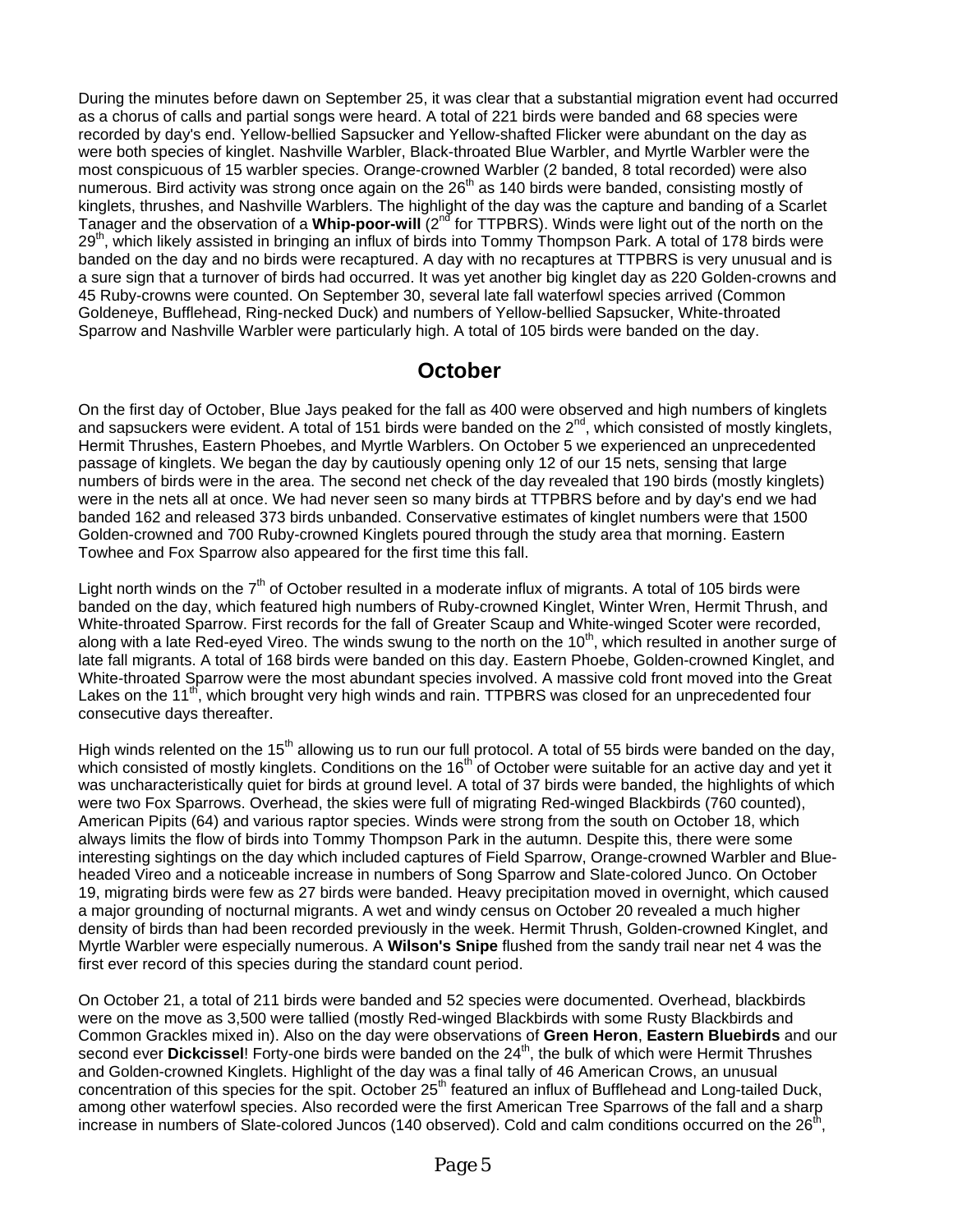which led to a moderate movement of birds. A total of 71 birds were banded and the first Long-eared Owl and Snow Buntings of the fall were observed. The conditions were good for migrating Northern Saw-whet Owls as 37 were captured that evening and overnight (36 banded, 1 foreign recovery). Slate-colored Juncos and American Tree Sparrows were the most conspicuous species on the following morning when 52 birds were banded. Two roosting Northern Saw-whets were found in the dense willow thicket, raising our cumulative species total to 172 for the season.

A full day's work on October 30th produced some interesting sightings including a single **Northern Shrike**, 6 Snow Buntings, and good tallies of several waterfowl species. The highlight of the 31<sup>st</sup> was our second ever capture of the maritime subspecies of Palm Warbler, the **"Yellow" Palm Warbler**.

### **November**

It was a chilly start on the 1<sup>st</sup> of November with temperatures hovering around zero degrees Celsius. A total of 28 birds were banded on the day and a decent variety of late fall migrants were recorded. American Pipit, Cedar Waxwing, Slate-colored Junco and American Tree Sparrow were moving despite the cold headwinds.

The final week of the Fall Migration Monitoring Program began with west winds, which is a limiting factor on passerine migration. The absence of landbirds was made up for by the growing rafts of waterfowl in the inner bays of Tommy Thompson Park and surrounding waters. A full day of banding (15 mist nets in operation for 6 hours) produced just 2 birds on November 5, a result that lent itself nicely to the notion that fall migration was winding down. Amongst the collective thousands of Long-tailed Ducks, Buffleheads and Common Goldeneyes was a lone male **Harlequin Duck**, a first for TTPBRS. Conditions on November 6 were a bit more suitable for southbound migrants. Large numbers of American Pipits (204) and blackbirds (3320) were moving, although the action at ground level was expectedly low. Also on this day, a lone Pine Siskin passed over, which was the first of the fall. Diurnal migration was strong again on the  $7<sup>th</sup>$  as American Pipits, Horned Larks, Cedar Waxwings and American Goldfinches were recorded in high numbers. Numbers of American Tree Sparrow and Slate-colored Junco increased on November 9, although few were captured. After a 10-day absence, north winds finally returned to Toronto on November 10. A total of 47 birds were banded, which consisted of mostly Golden-crowned Kinglets**,** American Tree Sparrows and Slate-colored Juncos. A couple of late Swamp Sparrows were also banded. Highlight of the day was the capture of our first ever **Oregon Junco**, a western subspecies of the Dark-eyed Junco.

#### **Overview of Fall Coverage and Results**

Coverage in fall 2006 was below average despite that 87 of 100 target days received at least some coverage. After each field day, a coverage code is assigned based on completeness of all surveys. The optimal coverage code of 7 indicates that there were 90 total net hours, complete census and 3 completed point counts. This fall 40 days were coded with a 7 compared to 48 days in 2005. In terms of net hours, 6,085 hours were logged which is 69% of the target (100days x 90hrs/day), down from 77% in 2005. A yearly comparison of coverage statistics (Table 1) indicates that overall coverage has been decreasing since 2004, which is due an increase in weather conditions unsuitable for fieldwork in recent fall seasons.

During fall 2006, a record 4,473 birds were banded, 429 recaptured and an additional 515 birds were released unbanded. A total of 176 species were recorded for the season.

|  |  | Table 1. Coverage Statistics and Results Summary |
|--|--|--------------------------------------------------|
|--|--|--------------------------------------------------|

| Unit                             | 2006 | 2005 | 2004 | 2003 |
|----------------------------------|------|------|------|------|
| Days with at least a census      | 87   | 91   | 95   | 84   |
| Days with full coverage (Code 7) | 40   | 48   | 60   |      |
| Net Hours                        | 6085 | 6816 | 7388 | 6726 |
| <b>Total Species Detected</b>    | 176  | 180  | 173  | 161  |
| <b>Birds Banded</b>              | 4473 | 4247 | 3870 | 3327 |
| <b>Birds Recaptured</b>          | 429  | 560  | 614  | 623  |
| <b>Captured Unbanded</b>         | 515  | 382  | 429  | 152  |
| <b>Total Captures</b>            | 5419 | 5189 | 4913 | 4102 |
| Birds banded/net hour            | .74  | .62  | .52  | .49  |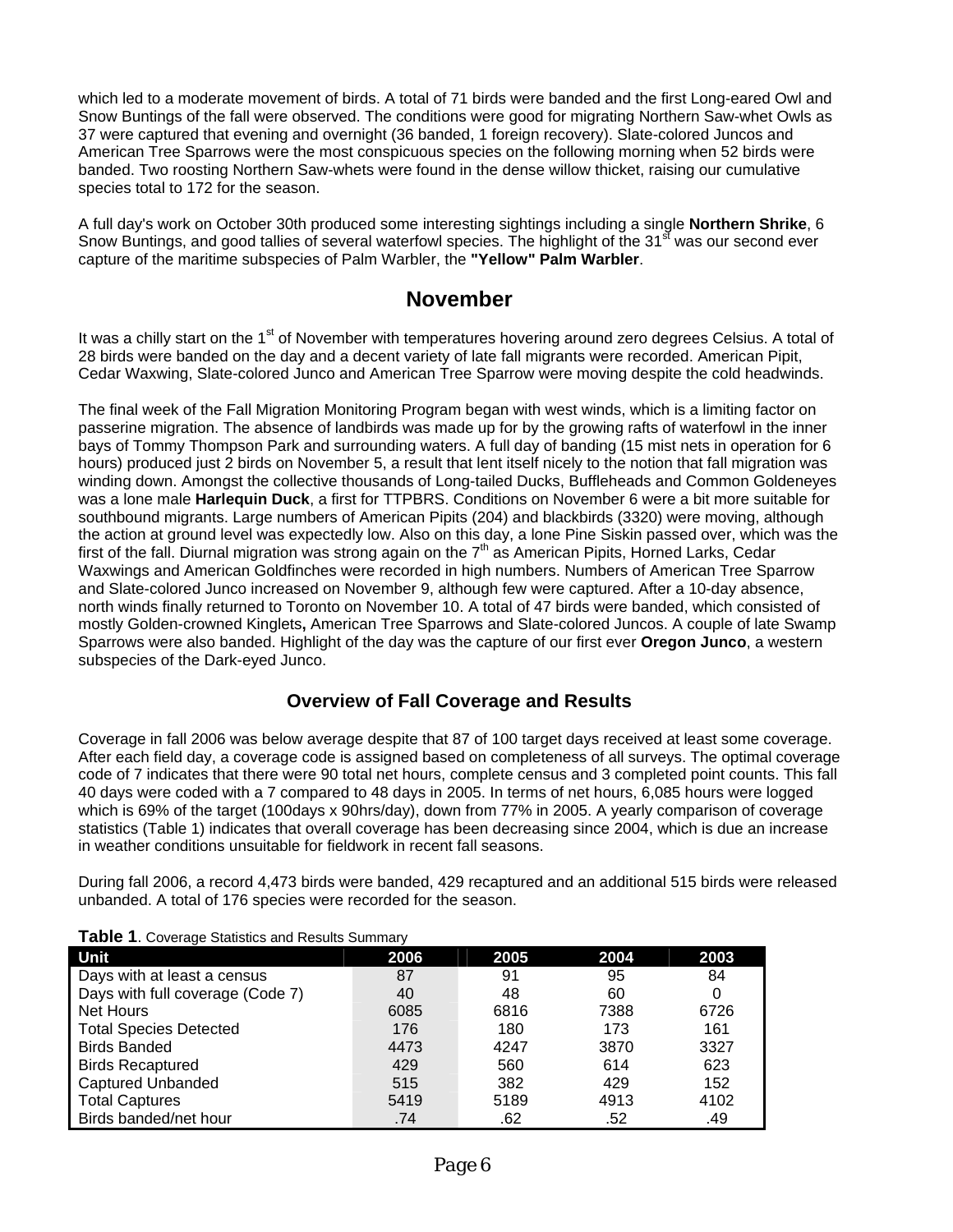### **Capture Results**

#### Banding

Capturing and banding birds is an important component of the methodology at a Migration Monitoring site. A fully standardized banding program is a strong method of sampling bird populations, especially when utilized in concert with surveys. Banding also provides valuable information on migrant stopover rates and ecology, migrant fitness, age ratios, and is also an important aspect of our education program at TTPBRS.

Fall 2006 was the busiest fall season on record at TTPBRS as banding totals for 36 species and forms were record high. Golden-winged Warbler, Oregon Junco, and Yellow Palm Warbler were banded in the fall for the first time in 2006. Bird populations are constantly changing, which is a natural process reflecting annual variations, most notably weather, that affect survival and/or productivity at various times of the year. Although we now have four consecutive years of data from TTPBRS, it is still too early to perform trend analysis on the database. However, yearly variation (or lack thereof) in banding totals from TTPBRS indicates some preliminary patterns that are worth noting here. A complete breakdown of banding totals by species for all years is presented in Appendix A.

While fall 2006 set records for 36 species, 22 of those species were warblers. The most pronounced increases in abundance occurred for Magnolia Warbler and Nashville Warbler. These results echo the 2005 fall season when records were set in that year for 37 species including many warbler species. These findings may indicate that the past two summers have been prodigious breeding seasons for neotropical species. Significant decreases in banding totals per species were few in 2006, however, White-throated Sparrow continued to decline to a four-year low, and totals for Brown Creeper, Sharp-shinned Hawk and Black-capped Chickadee were particularly lean. Refer to Table 2 for a summary of selected species showing marked increase and decrease in fall 2006.

| Increase                           |      |               | <b>Decrease</b>               |      |               |
|------------------------------------|------|---------------|-------------------------------|------|---------------|
| <b>Species</b>                     | 2006 | 03-05 average | <b>Species</b>                | 2006 | 03-05 average |
|                                    |      |               |                               |      |               |
| Philadelphia Vireo                 | 24   | 6             | Sharp-shinned Hawk            |      |               |
| Veery                              | 41   | 22            | Blue Jay                      |      | 47            |
| Wood Thrush                        | 6    |               | <b>Black-capped Chickadee</b> |      | 190           |
| Nashville Warbler                  | 259  | 113           | Red-breasted Nuthatch         |      | 10            |
| Magnolia Warbler                   | 345  | 100           | <b>Brown Creeper</b>          | 65   | 109           |
| <b>Black-throated Blue Warbler</b> | 84   | 32            | Winter Wren                   | 20   | 56            |
| <b>Blackburnian Warbler</b>        | 19   | 3             | <b>Hermit Thrush</b>          | 156  | 206           |
| Northern Waterthrush               | 57   | 21            | <b>White-throated Sparrow</b> | 183  | 321           |

**Table 2**. Selected Species with Marked Increase/Decrease in 2006

The report on fall migration in 2005 included a brief examination of the unusually high number of Myrtle Warblers at TTPBRS in August of that year. In 2005, Myrtle Warblers were present throughout the fall season, beginning on August 6, which was in sharp contrast to 2003-2004 when Myrtles didn't appear until mid-September. It was noted that a high proportion of Myrtles were either in juvenile plumage or in the process of either complete or partial moult. A high proportion of birds in moult suggests a post-breeding dispersal, when adults and young move from natal areas to moult prior to fall migration. The story has become more intriguing based on results from fall 2006 when the species was recorded in higher densities during the August period. The phenology of



Myrtle Warbler at TTPBRS for multiple years at TTPBRS (figure 1) indicates that results from 2005 and 2006 deviate from consistent migration timing in 2003 and 2004. This deviation includes a shift toward an earlier arrival and peak density and a pronounced increase in abundance in the months of August and September. Add to that the sudden appearance of Myrtle Warblers of both age classes in various stages of moult and a post-breeding dispersal is likely involved. These dispersals of Myrtles to the Toronto lakeshore are likely correlated with an exceptionally productive breeding season as indicated by much higher overall banding totals for the species in the last two seasons (381 in 2006, 285 in 2005) compared to 2003 (137) and 2004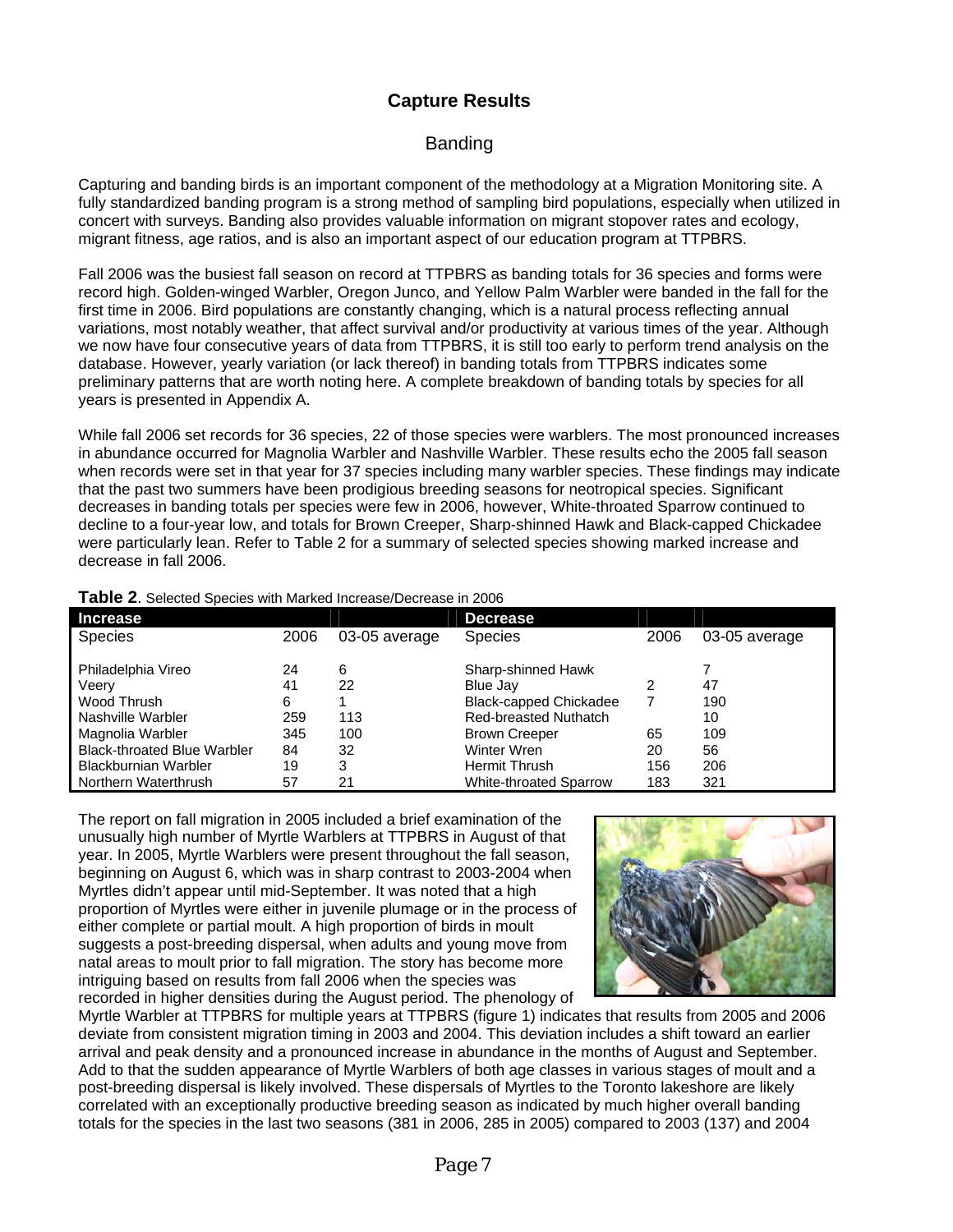(159). It is interesting that this phenomenon is being exhibited in a single species despite the remarkable results in 2006 for other warbler species that occupy a similar breeding distribution (i.e. Nashville Warbler) in southern Ontario.



**Figure 1**. Myrtle Warbler Phenology at TTPBRS

time period was in the first half of the fall season, August and September. An increase in capture volume in first half of the fall season is correlated with much higher capture rates of neotropical migrants in 2006, primarily warblers. Assessing the 2006 banding data by month it is clear that the largest increases in abundance of migrants by

| Table 3. Yearly Comparison of Monthly Banding Totals |  |
|------------------------------------------------------|--|
|------------------------------------------------------|--|

| <b>Month</b> |        | 2003-2005 Average |                      | 2006 Results  |           |                      |  |  |  |
|--------------|--------|-------------------|----------------------|---------------|-----------|----------------------|--|--|--|
|              | Banded | Net Hours         | <b>Band/Net Hour</b> | <b>Banded</b> | Net Hours | <b>Band/Net Hour</b> |  |  |  |
|              |        |                   |                      |               |           |                      |  |  |  |
| August       | 485    | 2018              | 0.24                 | 944           | 2263      | 0.42                 |  |  |  |
| September    | 1155   | 2307              | 0.50                 | 1846          | 1931      | 0.95                 |  |  |  |
| October      | 2074   | 2137              | 0.97                 | 1573          | 1357      | 1.16                 |  |  |  |
| November     | 99     | 514               | 0.19                 | 110           | 532       | 0.21                 |  |  |  |

One of the many values of Migration Monitoring data is the opportunity it affords to determine ratios of adults to young, which is thought to be an indicator of breeding success. By late summer, bird populations across the continent swell to an annual high as juveniles fledge and begin to disperse and/or migrate. This is one of the explanations for the disproportionately high number of hatch-year birds banded in the fall. Calculating annual age ratios is useful as year to year fluctuations provide markers of breeding productivity at the species level. These ratios are only useful if ageing banded birds is performed accurately and with caution. Refer to Table 4 for a list of species with percent HY calculations for all years.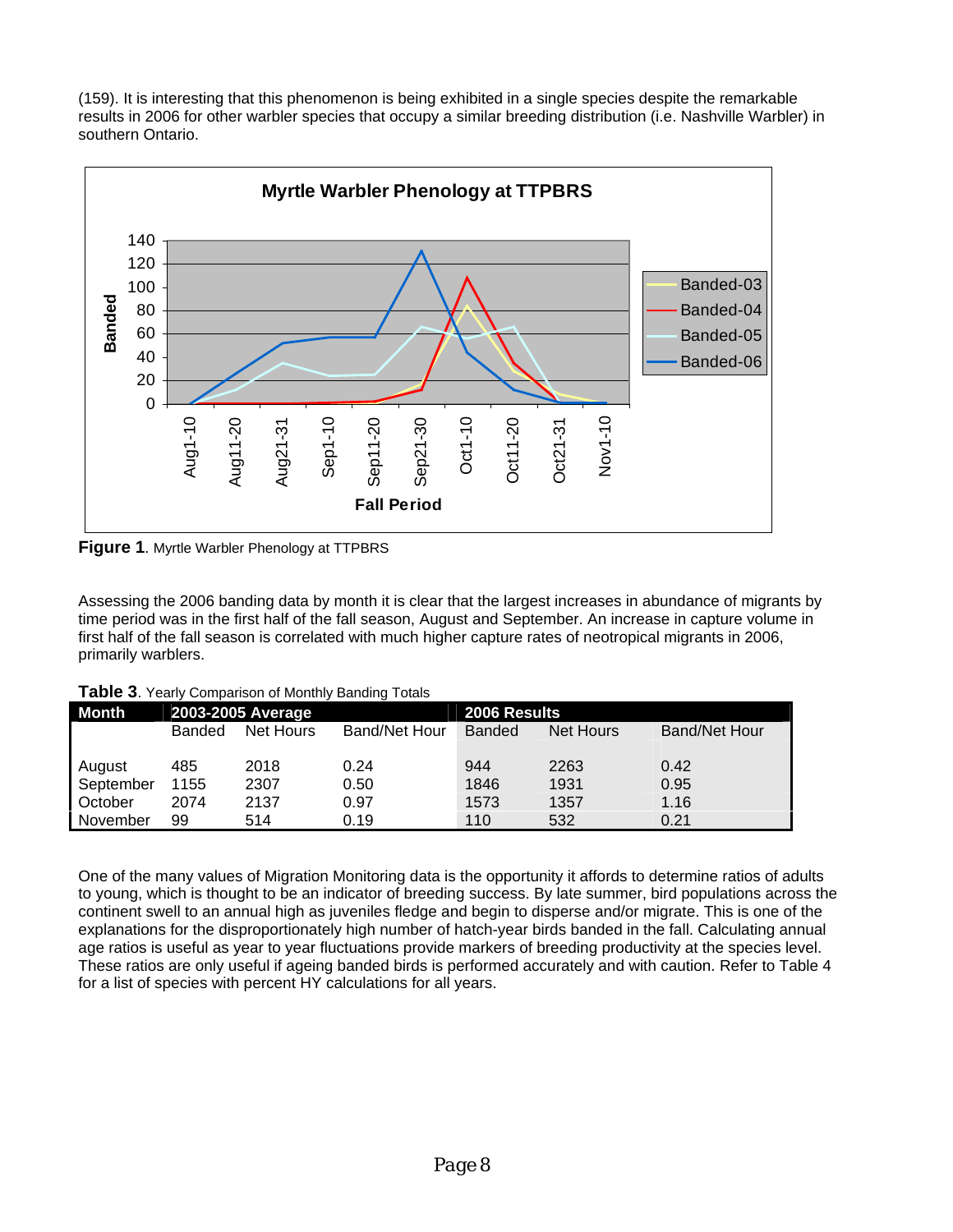|  |  |  | Table 4. Yearly Comparison of Hatch-Year Percentages by Species |  |  |
|--|--|--|-----------------------------------------------------------------|--|--|
|--|--|--|-----------------------------------------------------------------|--|--|

| <b>I UNIV T. I VAII</b> Y<br>Companion of Hatch Tear Fereentages by Openics |      |      |      |      |                               |      |      |      |      |
|-----------------------------------------------------------------------------|------|------|------|------|-------------------------------|------|------|------|------|
| species                                                                     | 2006 | 2005 | 2004 | 2003 | species                       | 2006 | 2005 | 2004 | 2003 |
| American Goldfinch                                                          | 67   | 73   | 92   | 50   | Least Flycatcher              | 97   | 97   | 100  | 100  |
| American Redstart                                                           | 88   | 91   | 88   | 82   | Lincoln's Sparrow             | 100  | 93   | 75   | 100  |
| American Robin                                                              | 83   | 73   | 91   | 90   | Magnolia Warbler              | 91   | 85   | 89   | 82   |
| American Tree Sparrow                                                       | 83   | 50   | 68   | 56   | <b>Mourning Warbler</b>       | 75   | 67   | 86   | 100  |
| <b>Baltimore Oriole</b>                                                     | 88   | 80   | 90   | 100  | Myrtle Warbler                | 91   | 80   | 87   | 91   |
| Bay-breasted Warbler                                                        | 88   | 71   | 100  | 100  | Nashville Warbler             | 88   | 86   | 93   | 84   |
| Black-and-White Warbler                                                     | 90   | 100  | 82   | 78   | <b>Northern Cardinal</b>      | 75   | 50   | 93   | 88   |
| <b>Blackburnian Warbler</b>                                                 | 95   | 100  | 80   | 100  | Northern Parula               | 78   | 100  | 100  | 100  |
| <b>Black-capped Chickadee</b>                                               | 100  | 97   | 100  | 94   | Northern Waterthrush          | 88   | 72   | 86   | 82   |
| <b>Blackpoll Warbler</b>                                                    | 73   | 64   | 45   | 74   | Orange-crowned Warbler        | 90   | 100  | 100  | 94   |
| Black-thr. Blue Warbler                                                     | 74   | 88   | 84   | 87   | Ovenbird                      | 97   | 79   | 97   | 88   |
| <b>Black-thr. Green Warbler</b>                                             | 92   | 91   | 94   | 85   | Philadelphia Vireo            | 79   | 100  | 50   | 75   |
| Blue Jay                                                                    | 100  | 100  | 100  | 94   | Red-eyed Vireo                | 82   | 95   | 97   | 85   |
| <b>Blue-headed Vireo</b>                                                    | 79   | 81   | 100  | 100  | Rose-breasted Grosbeak        | 100  | 100  | 100  | 100  |
| <b>Brown Creeper</b>                                                        | 83   | 83   | 76   | 68   | Ruby-crowned Kinglet          | 92   | 89   | 88   | 89   |
| Canada Warbler                                                              | 77   | 85   | 83   | 60   | <b>Scarlet Tanager</b>        | 100  | 33   | 100  |      |
| Cape May Warbler                                                            | 75   | 100  | 67   | 100  | Slate-colored Junco           | 86   | 80   | 73   | 74   |
| Cedar Waxwing                                                               | 38   | 33   | 54   | 53   | Song Sparrow                  | 82   | 94   | 91   | 80   |
| <b>Chestnut-sided Warbler</b>                                               | 93   | 89   | 90   | 91   | Swainson's Thrush             | 81   | 78   | 86   | 72   |
| <b>Common Yellowthroat</b>                                                  | 83   | 92   | 82   | 77   | Swamp Sparrow                 | 78   | 81   | 57   | 72   |
| Downy Woodpecker                                                            | 100  | 83   | 100  | 100  | Tennessee Warbler             | 77   | 72   | 100  | 81   |
| Eastern Kingbird                                                            | 86   | 40   | 80   | 50   | <b>Traill's Flycatcher</b>    | 82   | 82   | 73   | 100  |
| Eastern Phoebe                                                              | 96   | 83   | 94   | 93   | Veery                         | 73   | 55   | 65   | 52   |
| Eastern Towhee                                                              | 100  | 100  | 100  | 50   | <b>Warbling Vireo</b>         | 97   | 93   | 88   | 93   |
| E. White-crown Sparrow                                                      | 92   | 60   | 58   | 68   | Western Palm Warbler          | 89   | 100  | 60   | 71   |
| Eastern Wood-Pewee                                                          | 100  | 100  | 100  | 100  | <b>White-throated Sparrow</b> | 86   | 91   | 85   | 78   |
| European Starling                                                           | 91   | 75   | 86   | 100  | Wilson's Warbler              | 91   | 98   | 97   | 90   |
| <b>Field Sparrow</b>                                                        | 80   | 50   | 0    | 80   | Winter Wren                   | 100  | 91   | 98   | 94   |
| Fox Sparrow                                                                 | 100  | 79   | 75   | 89   | <b>Wood Thrush</b>            | 83   | 100  | 100  | 100  |
| Golden-crowned Kinglet                                                      | 94   | 95   | 94   | 91   | <b>Yellow Warbler</b>         | 83   | 79   | 83   | 60   |
| <b>Gray Catbird</b>                                                         | 76   | 85   | 97   | 81   | Yellow-bellied Flycatcher     | 92   | 100  | 81   | 100  |
| Gray-cheeked Thrush                                                         | 86   | 80   | 79   | 78   | Yellow-bellied Sapsucker      | 94   | 100  | 100  | 67   |
| <b>Great Crested Flycatcher</b>                                             | 100  | 100  | 100  | 100  | <b>Yellow-shafted Flicker</b> | 100  | 75   | 100  | 86   |
| <b>Hermit Thrush</b>                                                        | 89   | 89   | 93   | 87   |                               |      |      |      |      |
|                                                                             |      |      |      |      | <b>Grand Total</b>            | 89   | 88   | 87   | 83.7 |

#### **Recaptures**

. There were 429 recaptures in fall 2006, which is the lowest number ever recorded in a fall season at TTPBRS summary of returns is presented below in Table 5. The list of returns includes two individuals originally banded banding at TTPBRS and was aged as a third-year male at that time, which would make the bird six years old at the time of recapture in fall 2006. Of 429 recaptures, 25 were banded in a previous season at TTPBRS, also known as a "return." A complete in spring 2003, our first season of operation. The Yellow-shafted Flicker was banded on the first day of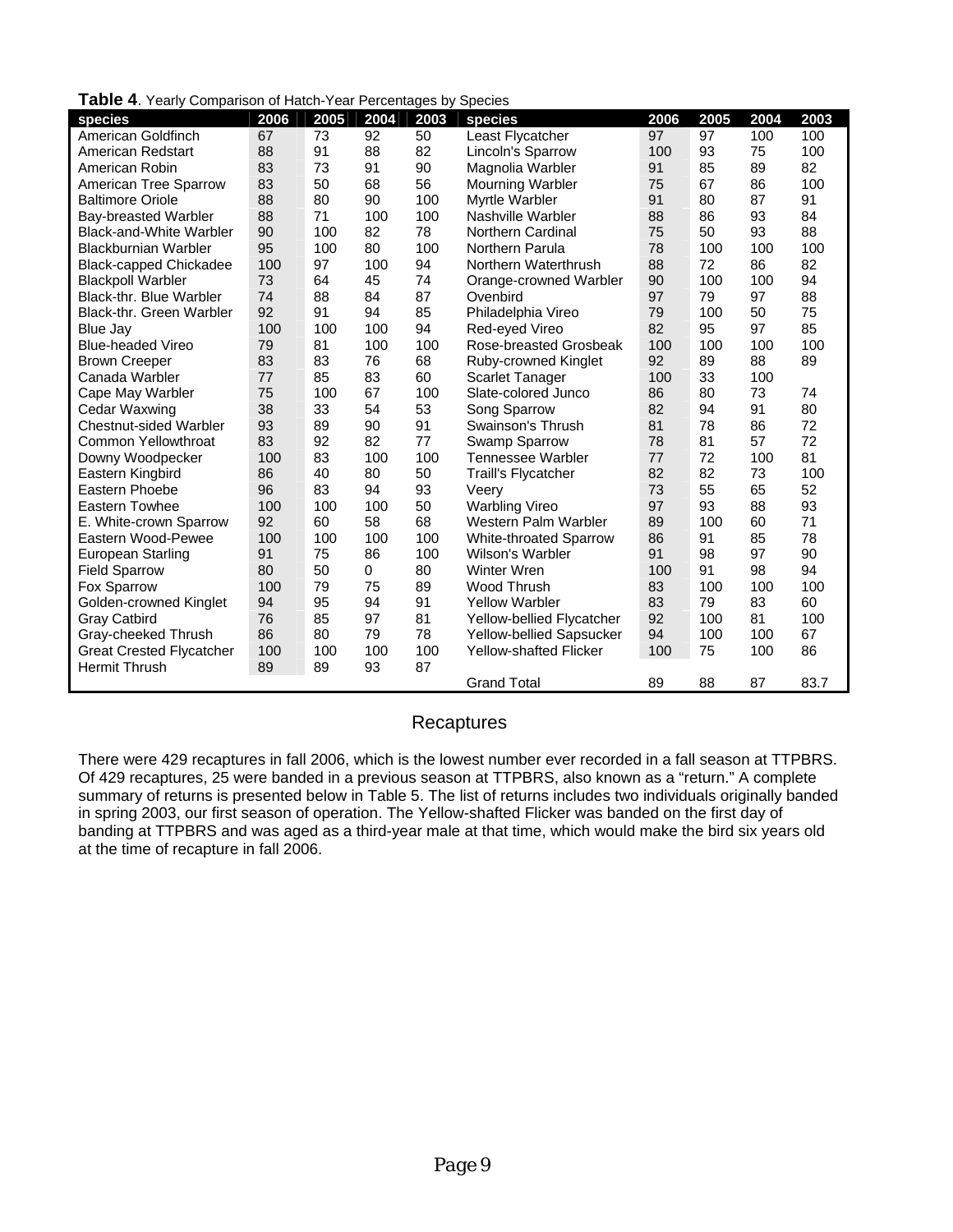| bandnumb   | spcd                          | age | sex | day | mo | vr   | net | banded           |
|------------|-------------------------------|-----|-----|-----|----|------|-----|------------------|
| 1453-31817 | <b>Yellow-shafted Flicker</b> | 6   | 4   | 24  | 8  | 2006 | 10  | Spring 2003      |
| 2210-25899 | <b>Warbling Vireo</b>         |     | 0   | 5   | 9  | 2006 | 04  | Spring 2003      |
| 1142-12192 | American Robin                |     | 4   | 9   | 8  | 2006 | 05  | Spring 2004      |
| 2340-87065 | <b>Yellow Warbler</b>         |     | 4   | 7   | 8  | 2006 | 04  | Spring 2004      |
| 1212-61100 | American Robin                |     | 4   | 11  | 8  | 2006 | 03  | Spring 2005      |
| 1551-45318 | <b>American Tree Sparrow</b>  |     | 0   | 10  | 11 | 2006 | 04  | Spring 2005      |
| 1931-30300 | Song Sparrow                  |     | 4   |     | 8  | 2006 | 06  | Spring 2005      |
| 1931-30899 | Song Sparrow                  |     | 0   |     | 9  | 2006 | 04  | Spring 2005      |
| 2340-88442 | American Goldfinch            |     | 5   | 8   | 8  | 2006 | 01  | Spring 2005      |
| 1551-45602 | American Tree Sparrow         |     | 0   | 6   | 11 | 2006 | 11  | <b>Fall 2005</b> |
| 1841-88467 | <b>Gray Catbird</b>           |     | 0   | 5   | 8  | 2006 | 09  | <b>Fall 2005</b> |
| 1961-80068 | Song Sparrow                  |     | 0   | 14  | 8  | 2006 | 01  | <b>Fall 2005</b> |
| 1961-80762 | Song Sparrow                  |     | 0   | 12  | 8  | 2006 | 02  | <b>Fall 2005</b> |
| 2340-88754 | <b>Black-capped Chickadee</b> |     | 0   | 8   | 10 | 2006 | 04  | <b>Fall 2005</b> |
| 2430-32438 | <b>Black-capped Chickadee</b> |     | 0   | 15  | 10 | 2006 | 04  | <b>Fall 2005</b> |
| 1841-88621 | <b>Gray Catbird</b>           |     | 5   | 10  | 8  | 2006 | 04  | Spring 2006      |
| 1841-88639 | <b>Baltimore Oriole</b>       |     | 4   | 15  | 8  | 2006 | 07  | Spring 2006      |
| 1841-88691 | <b>Baltimore Oriole</b>       |     | 4   | 9   | 8  | 2006 | 04  | Spring 2006      |
| 1841-88694 | <b>Gray Catbird</b>           |     | 0   | 16  | 9  | 2006 | 04  | Spring 2006      |
| 1961-80773 | Song Sparrow                  |     | 0   | 16  | 8  | 2006 | 01  | Spring 2006      |
| 1961-80821 | Song Sparrow                  |     | 5   | 6   | 8  | 2006 | 08  | Spring 2006      |
| 2251-54161 | Song Sparrow                  |     | 5   | 5   | 8  | 2006 | 02  | Spring 2006      |
| 2430-32725 | <b>Yellow Warbler</b>         |     | 5   | 10  | 8  | 2006 | 07  | Spring 2006      |
| 2430-32778 | <b>Yellow Warbler</b>         |     | 5   | 9   | 8  | 2006 | 10  | Spring 2006      |
| 2430-32782 | American Goldfinch            |     | 5   | 26  | 8  | 2006 | 07  | Spring 2006      |

**Table 5**. Summary of Returns in Fall 2006

The most commonly recaptured species in fall 2006 was Magnolia Warbler, as a record high 345 were ban ded and 71 recaptured. This is a remarkable total given that only 50 were recaptured in previous fall seasons combined. Magnolia Warblers gained an average of 0.2 grams per stopover with 17 birds exhibiting a negative weight change and 49 exhibiting a positive weight gain. The highest weight gain was recorded for an individu al banded on September 10 and recaptured on September 14, which added 14% to its initial body weight in 5 days.

#### Table 6. Recapture Totals

| <b>Species</b> | <b>Recapture</b> | <b>Species</b> | <b>Recaptures</b> | <b>Species</b> | <b>Recaptures</b> |
|----------------|------------------|----------------|-------------------|----------------|-------------------|
| AMGO           | 2                | EAKI           |                   | PHVI           | 2                 |
| AMRE           | 11               | <b>EUST</b>    | 1                 | <b>RCKI</b>    | 51                |
| AMRO           | 2                | <b>FOSP</b>    | 1                 | REVI           | 11                |
| <b>ATSP</b>    | 3                | GCKI           | 41                | SCJU           | 4                 |
| <b>BAOR</b>    | 3                | <b>GCTH</b>    | 3                 | SOSP           | 11                |
| <b>BAWW</b>    | 7                | <b>GRCA</b>    | 11                | <b>SWSP</b>    | 1                 |
| <b>BCCH</b>    | 15               | <b>HETH</b>    | 24                | <b>SWTH</b>    | 3                 |
| <b>BLBW</b>    | 1                | LEFL           | 6                 | TEWA           | 1                 |
| <b>BRCR</b>    | 5                | <b>LISP</b>    | 1                 | TRFL           | 6                 |
| <b>BTBW</b>    | 11               | <b>MAWA</b>    | 71                | VEER           | 3                 |
| <b>BTNW</b>    | 3                | <b>MOWA</b>    |                   | WAVI           | 8                 |
| CAWA           |                  | MYWA           | 27                | WIWA           | 6                 |
| CEDW           |                  | NAWA           | 20                | <b>WTSP</b>    | 9                 |
| <b>CMWA</b>    |                  | <b>NOCA</b>    | 2                 | <b>YSFL</b>    | 2                 |
| COYE           | 5                | <b>NOWA</b>    | 2                 | YWAR           | 4                 |
| <b>CSWA</b>    | 8                | <b>OCWA</b>    | 2                 |                |                   |
| <b>DOWO</b>    | 2                | <b>OVEN</b>    | 12                | total          | 429               |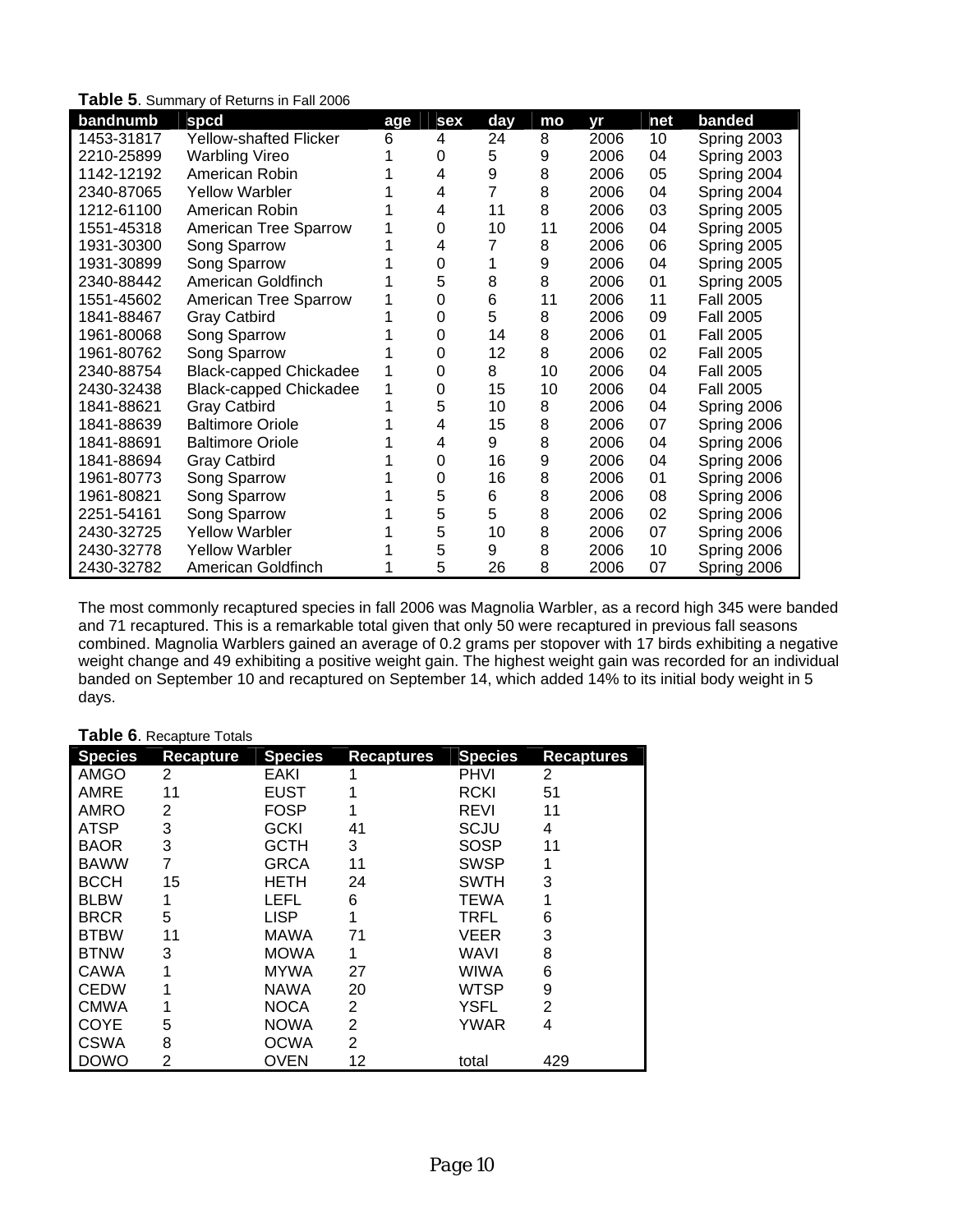### Net Productivity



surprising as this location has been average up until this year. Results for net 4 clearly closer to the shoreline after 2003. Despite their reputation, nets 1-3 (net block A) was the most productive net group once again. A fixture of the season reports from TTPBRS is the assessment of net capture rates. This information is useful as a means of monitoring the relationship between habitat succession/change and capture totals. Ideally habitat effects on net productivity are minimal as we want to avoid any bias on long-term trends. A complete 4-year picture of net location productivity is presented in Table 7. The top five most productive net locations in 2006 were nets 4, 1, 15, 2, and 7. Results for net 15 are perhaps the most indicate the significance of locating mistnets close to edges as the net was moved

#### Table 7. Net Productivity

| <b>Net</b> | <b>Captured</b> | <b>Hours</b> | <b>2006 Rate</b> | 2005 | 2004 | 2003 |
|------------|-----------------|--------------|------------------|------|------|------|
| 1          | 474             | 417          | 1.13             | 0.99 | 0.69 | 0.86 |
| 2          | 357             | 415          | 0.86             | 0.72 | 0.76 | 0.71 |
| 3          | 329             | 418          | 0.78             | 0.57 | 0.49 | 0.46 |
| 4          | 559             | 428          | 1.3              | 0.94 | 0.85 | 0.35 |
| 5          | 218             | 427          | 0.51             | 0.44 | 0.38 | 0.31 |
| 6          | 228             | 427          | 0.53             | 0.54 | 0.49 | 0.35 |
| 7          | 349             | 425          | 0.82             | 0.79 | 0.72 | 0.42 |
| 8          | 327             | 430          | 0.76             | 1.18 | 0.67 | 0.52 |
| 9          | 195             | 359          | 0.54             | 0.55 | 0.52 | 0.75 |
| 10         | 284             | 359          | 0.79             | 0.41 | 0.43 | 1.01 |
| 11         | 183             | 359          | 0.51             | 0.43 | 0.33 | 0.81 |
| 12         | 234             | 399          | 0.58             | 0.32 | 0.24 | 0.34 |
| 13         | 186             | 399          | 0.46             | 0.33 | 0.34 | 0.4  |
| 14         | 175             | 400          | 0.43             | 0.34 | 0.34 | 0.34 |
| 15         | 375             | 426          | 0.88             | 0.67 | 0.55 | 0.57 |
| Total      | 4473            | 6085         | 0.74             | 0.62 | 0.52 | 0.49 |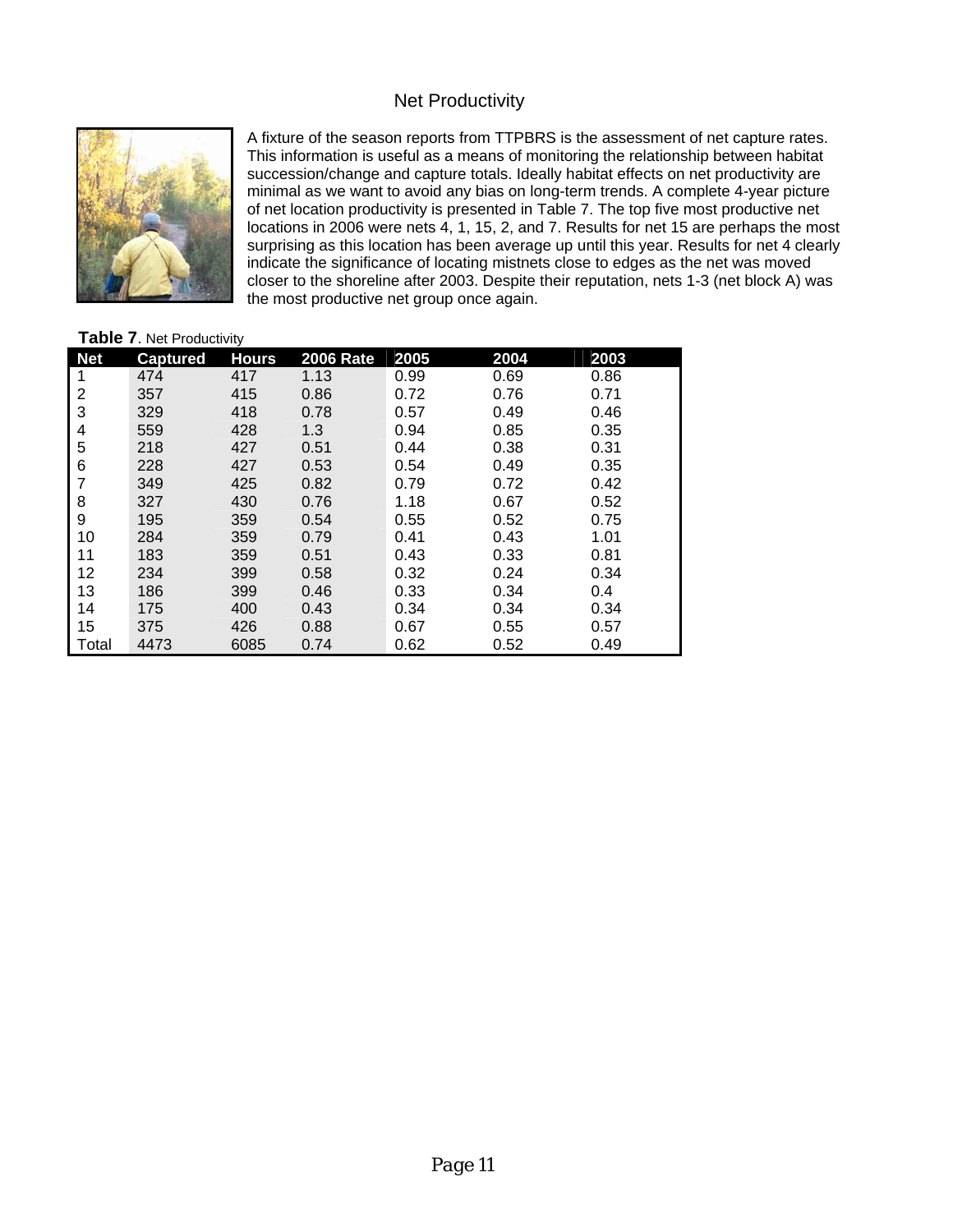

#### Unusual Records

the TTPBRS checklist. These new species bring the TTPBRS checklist to a total of 235 species and forms. Below are a few of the unusual records at the bird research station this fall. There were two new additions to

**Eastern Meadowlark-** A single flyover on August 5 was the first fall record for the species (JM) Broad-winged Hawk- (1<sup>st</sup> TTPBRS record) Single near net 15 on September 7 (DGD,NV) Wilson's Snipe- (2<sup>nd</sup> TTPBRS record) The first snipe during standard hours was found on October 20 (DGD) Dickcissel- (2<sup>nd</sup> TTPBRS record) Single flyover on October 21 (DGD) Harlequin Duck- (1<sup>st</sup> TTPBRS record) Stunning male off the north trail on November 5 (AF) Oregon Junco- (1<sup>st</sup> TTPBRS record) A single individual banded on November 10 (mobs) **Olive-sided Flycatcher-** The only fall record in 2006 occurred on August 21 (DGD) Golden-crowned Kinglet- Record high count of 1500 birds on October 5 (mobs) Yellow Palm Warbler- First fall record of this subspecies on October 31 (mobs) **Alder Flycatcher-** A singing male on August 5 (DGD) **Golden-winged Warbler-** Single captured on August 29 (mobs) **Pied-billed Grebe-** A single individual on September 11 (AJ) **Northern Mockingbird-** Observed following a flock of Blue jays on September 19 (DGD) **Whip-poor-will- (2nd TTPBRS record)** A roosting individual located on September 26 (IS et.al) **Green Heron- 1<sup>st</sup>** fall record for TTPBRS on October 21 (DGD) **Northern Shrike-** First shrike at TTPBRS since 2003 on October 30 (mobs) **Surf Scoter-** First fall record on November 5 (DGD) **Slate-colored Junco-** A record early bird on August 11 (mobs) **Yellow-billed Cuckoo-** First of two records this fall on August 21 (DJ) **Ruby-crowned Kinglet-** Record high count of 700 birds on October 5 (mobs)

#### **Observers**

| Dan Derbyshire  | DGD. | lan Sturdee    | IS.  |
|-----------------|------|----------------|------|
| Julia Marko     | .JM  | Attila Fust    | AF.  |
| Norma Vanderzon | NV.  | Don Johnston   | DJ.  |
| Andrew Jano     | AJ.  | Many Observers | mobs |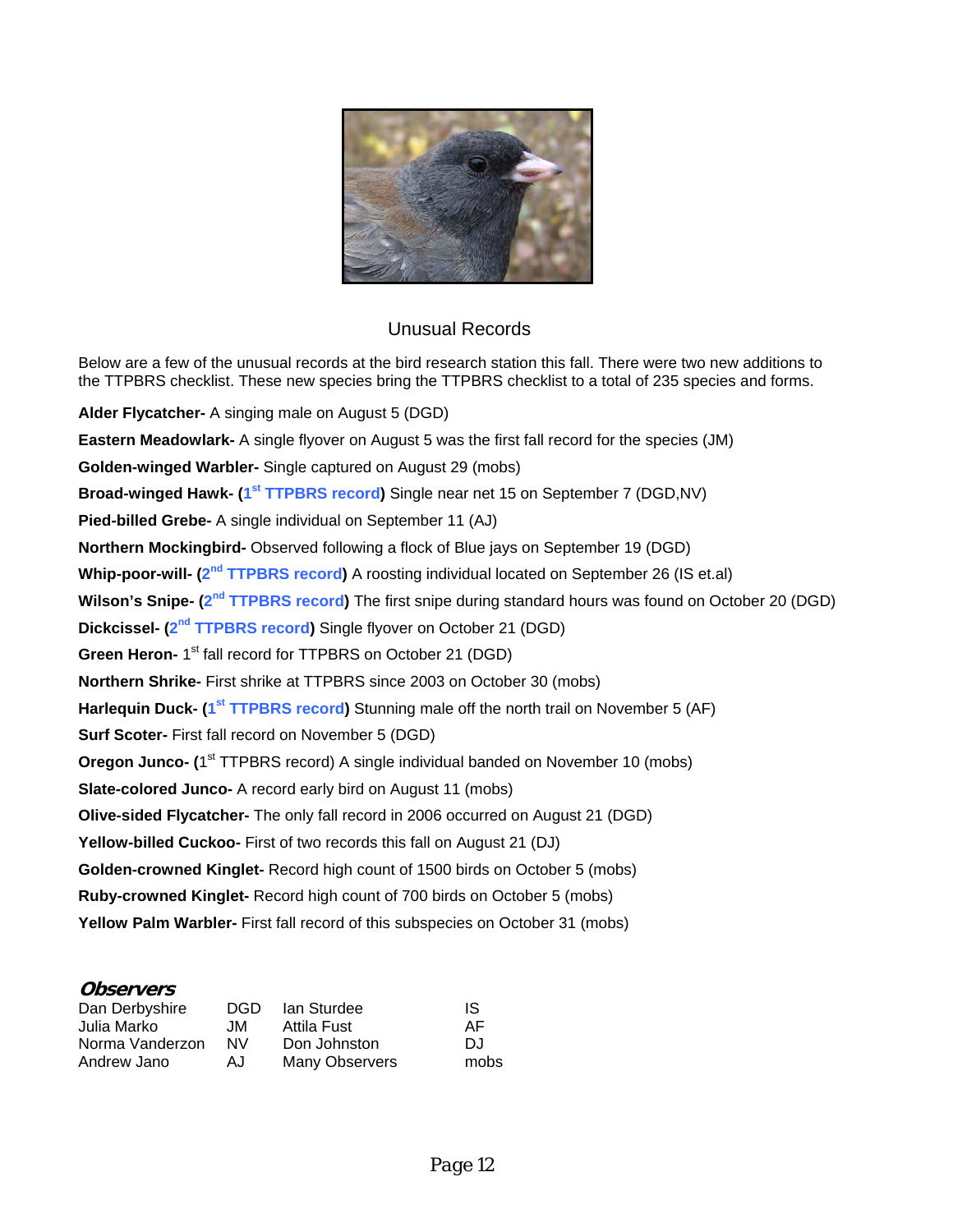#### Personnel

Volunteer support for fall 2006 was exceptional once again as 1658 hours were contributed to the Fall Migration Monitoring Program. We welcomed new volunteers Joanna Jack and Andrew MacDonald this fall and we hope to see them return in the future. Thanks to all of the volunteers for their essential support in 2006!

| <b>Name</b>      | <b>Hours</b> | <b>Name</b>         | <b>Hours</b> |
|------------------|--------------|---------------------|--------------|
| Andrew Jano      | 255          | Norma Vanderzon     | 44           |
| Larry Menard     | 238          | <b>Steve Gillis</b> | 35           |
| lan Sturdee      | 182          | Chris Dunn          | 29           |
| Don Johnston     | 172          | Jan McDonald        | 25           |
| Teresa Carlin    | 120          | Pierre Robillard    | 24           |
| Seabrooke Leckie | 77           | Tom Flinn           | 21           |
| Andrew Macdonald | 76           | Carol Gordon        | 19           |
| Joanna Jack      | 73           | Mitch Meredith      | 13           |
| Attila Fust      | 72           | Karina Dykstra      | 6            |
| Bert Vanderzon   | 63           | <b>Paul Prior</b>   | 4            |
| Julia Marko      | 56           |                     |              |
| Dave Langford    | 54           | total               | 1658         |

#### **Table 8**. Volunteer Effort

#### **Nocturnal Owl Monitoring Program**

The Nocturnal Owl Monitoring Program was conducted on a volunteer basis for 18 nights starting on October 5 and ending on November 8. A total of 58 Northern Saw-whet Owls were captured this year, which includes 54 new bandings and 4 recaptures. Of four recaptures, 2 were recoveries of birds banded elsewhere. Overall it was a very quiet season for Saw-whets at TTPBRS with the exception of one evening when 66% of the owls for the fall were banded. On October 26, owls were on the move and at one point early in the evening 12 owls were extracted on a single net round! If it had not been possible to be at TTPBRS that evening our season would have been quiet indeed with just 18 owls banded, an all-time low. Populations of these migratory owls are cyclical and the last major southern irruption was 2003, which might mean that fall 2007 will be another big year.

|             | Table 9. Nocturnal Owl Monitoring Summary |                       |                    |                   |                   |                |                |  |  |
|-------------|-------------------------------------------|-----------------------|--------------------|-------------------|-------------------|----------------|----------------|--|--|
| <b>Date</b> | <b>Nets</b>                               | <b>Standard Hours</b> | Non-standard Hours | <b>Tot. Hours</b> | <b>Recoveries</b> | <b>Banded</b>  | Band/100 Hours |  |  |
| 5-Oct       | 8                                         | 31                    |                    |                   |                   |                |                |  |  |
| 6-Oct       | 8                                         | 32                    |                    |                   |                   |                |                |  |  |
| 9-Oct       | 8                                         | 32                    |                    |                   |                   |                |                |  |  |
| 10-Oct      | 7                                         | 28                    |                    |                   |                   |                |                |  |  |
| 14-Oct      | 8                                         | 28                    |                    |                   |                   |                |                |  |  |
| 16-Oct      | 8                                         | 24                    |                    |                   |                   |                |                |  |  |
| 19-Oct      | 8                                         | 32                    | 24                 |                   |                   | 3              |                |  |  |
| 20-Oct      | 8                                         | 32                    | 40                 |                   |                   | 2              |                |  |  |
| 21-Oct      | 8                                         | 26                    |                    |                   |                   | $\overline{c}$ |                |  |  |
| 24-Oct      | 3                                         | 3                     |                    |                   |                   |                |                |  |  |
| 25-Oct      | 8                                         | 32                    | 11.6               |                   |                   | 5              |                |  |  |
| 26-Oct      | 8                                         | 32                    | 48                 |                   |                   | 36             |                |  |  |
| 30-Oct      | 8                                         | 32                    | 2                  |                   |                   | 3              |                |  |  |
| 4-Nov       | 8                                         | 16                    |                    |                   |                   |                |                |  |  |
| 6-Nov       | 7                                         | 7                     |                    |                   |                   |                |                |  |  |
| 8-Nov       | 8                                         | 16                    |                    |                   |                   |                |                |  |  |
| 2003        |                                           | 549                   | 75.25              | 624.25            | 3                 | 184            | 29             |  |  |
| 2004        |                                           | 457                   | 141                | 598               |                   | 30             | 5              |  |  |
| 2005        |                                           | 526                   | 210.6              | 736.6             | 5                 | 65             | 8              |  |  |
| 2006        |                                           | 403                   | 125.6              | 528.6             | $\overline{2}$    | 54             | 10             |  |  |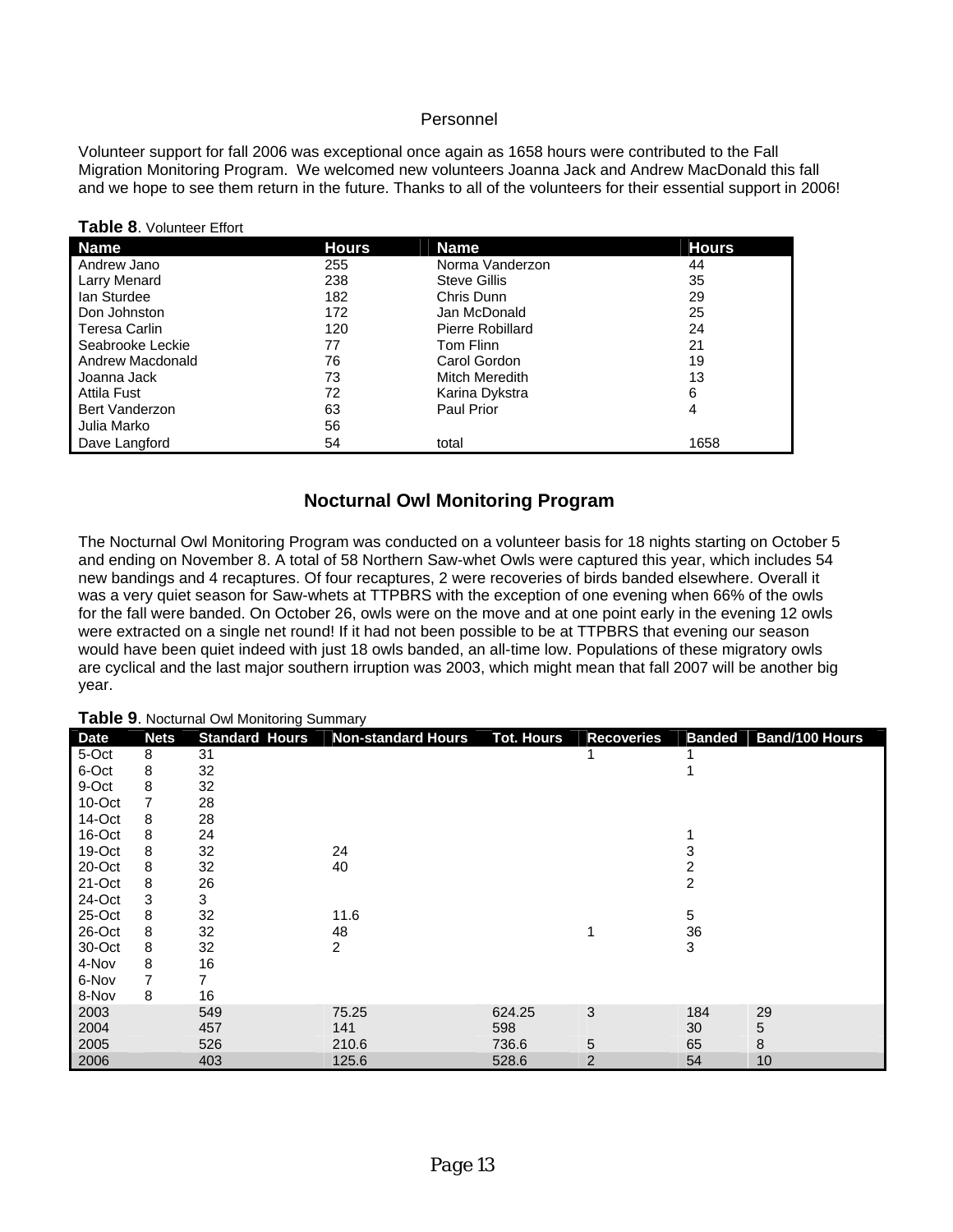## **Education, Outreach and Collaborations**

The research station at Tommy Thompson Park continues to engage the community through educational programming. A total of 359 visitors to Tommy Thompson Park were treated to bird banding demonstrations in fall 2006. This total includes a school class on October 5 and several clubs including the Toronto Ornithological Club, West Humber Field Naturalists and Toronto Field Naturalists. The Winged Migration program was inoperable this fall, which had a major impact on the amount of education being delivered through the research station. During winter 2007 we will be addressing this issue to ensure that we maintain a consistent and effective platform for providing information and demonstrations to the general public.





Volunteers are the foundation of TTPBRS and 2006 was a record year for volunteerism through our programs. Nearly 4,000 hours were contributed by over 30 volunteers, including six new volunteers. Training in field ornithology was provided to all of these volunteers, which will ensure that we maintain a high level of efficiency at TTPBRS in the future. Providing educational opportunities for those interested in bird research is a critical role for the research station, as venues for hands-on learning hard to find. Many of our trainees have gone on to bright futures in the environmental field through experience at TTPBRS. Since 2003, close to 100 volunteers have contributed nearly 12,000 hours!

In late 2006 a committee made up of TTPBRS volunteers was formed to increase capacity for project management, fundraising and program development. The committee will meet on a monthly basis and will contribute greatly to the evolution of the bird research station.

Data from the Fall Migration Monitoring Program at TTPBRS was submitted to the Canadian Bird Banding Office and Bird Studies Canada for archiving and analysis as per agreements of our bird banding license and membership with the Canadian Migration Monitoring Network. Scientists at Bird Studies Canada will be analyzing the five-year TTPBRS database in 2008 to add to continental population indexes.

During fall 2006, TTPBRS assisted the Fatal Light Awareness Program and the Lights Out Toronto campaign by providing training for bird rescue volunteers. This initiative was very successful and we will be continuing this partnership on an annual basis.

Collaborative research projects have become a staple of TTPBRS in recent years and in 2006 we assisted Dr. Simone Immler of the University of Sheffield in England for a project on the evolution of warblers. We also continued working with Dr. Ogden of the University of Guelph, for a multi-year project on the role of migratory birds in the dispersal of disease-bearing parasites. In 2005, TTPBRS collaborated with the Canadian Wildlife Service and Dr. Paul Hebert on genetic barcoding of Canadian bird species, a project that gained international attention in early 2007 and may lead to the identification of 15 new bird species in North America.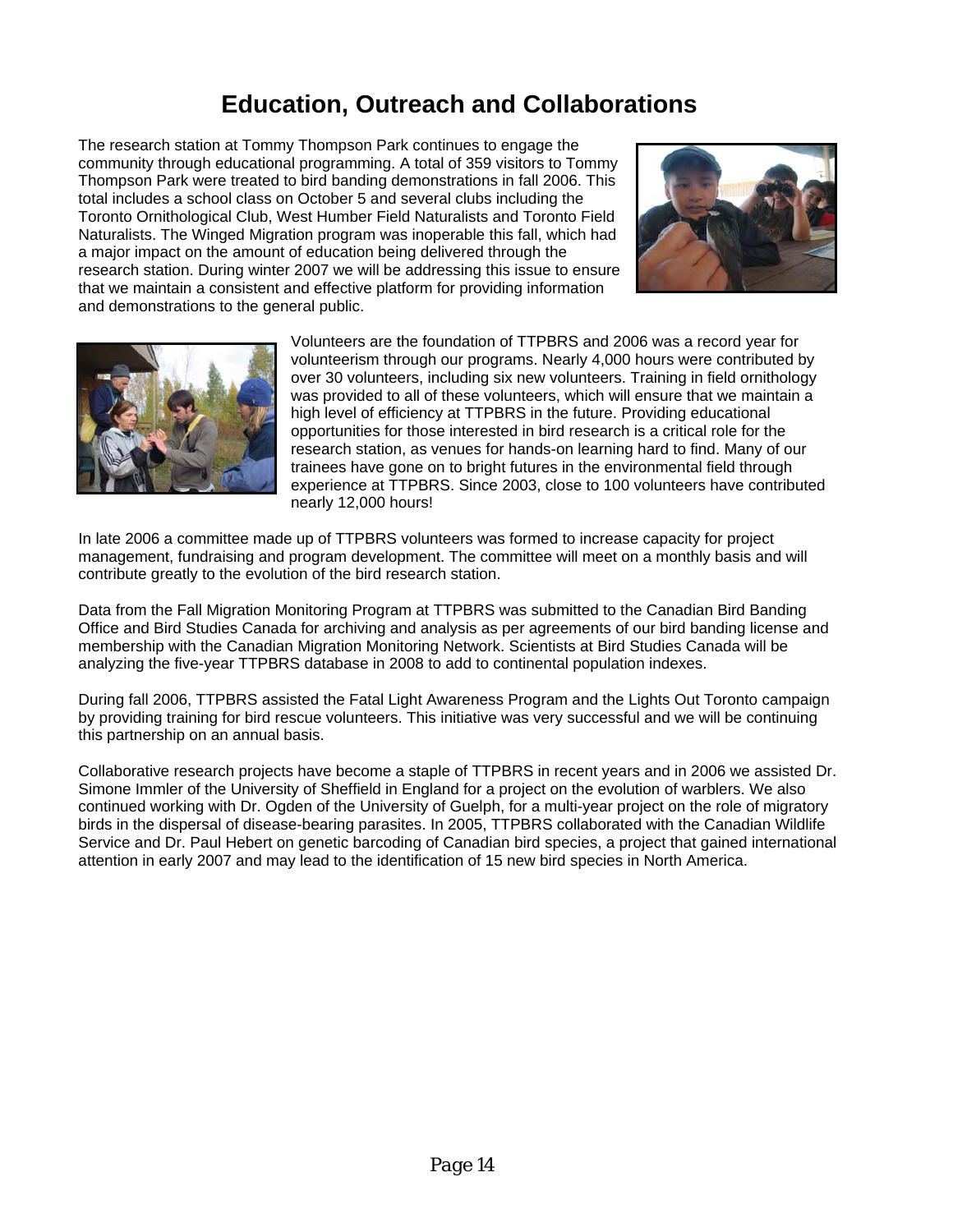## **Acknowledgements**

The following are to be acknowledged for their generous contributions to the Tommy Thompson Park Bird Research Station in 2006:

- Bird Studies Canada and the TTPBRS Baillie Birdathon Team
- Bushnell Outdoor Products
- Maclean Foundation
- Mountain Equipment Coop
- TD Friends of the Environment

We are also indebted to the volunteers who make all of our work possible:

- All the volunteers who lent their skills and time to the birds this fall
- Chris Dunn for his assistance with entry of the massive fall dataset!
- Seabrooke Leckie for all the vital work she does for TTPBRS



### **References**

Derbyshire, D.G. January, 2004. *Pilot Migration Monitoring at Tommy Thompson Park: Spring and Fall 2003*. Unpublished report.

Derbyshire, D.G. April, 2004. *Operations Manual for Tommy Thompson Park Bird Research Station.*  Unpublished.

Derbyshire, D.G. July, 2004. *Migration Monitoring at Tommy Thompson Park: Spring 2004*. Unpublished report.

Derbyshire, D.G. December, 2004. *Migration Monitoring at Tommy Thompson Park: Fall 2004*. Unpublished.

Derbyshire, D.G. July, 2005. *Migration Monitoring at Tommy Thompson Park: Spring 2005*. Unpublished report.

Derbyshire, D.G. February, 2006. *Migration Monitoring at Tommy Thompson Park: Fall 2005*. Unpublished report.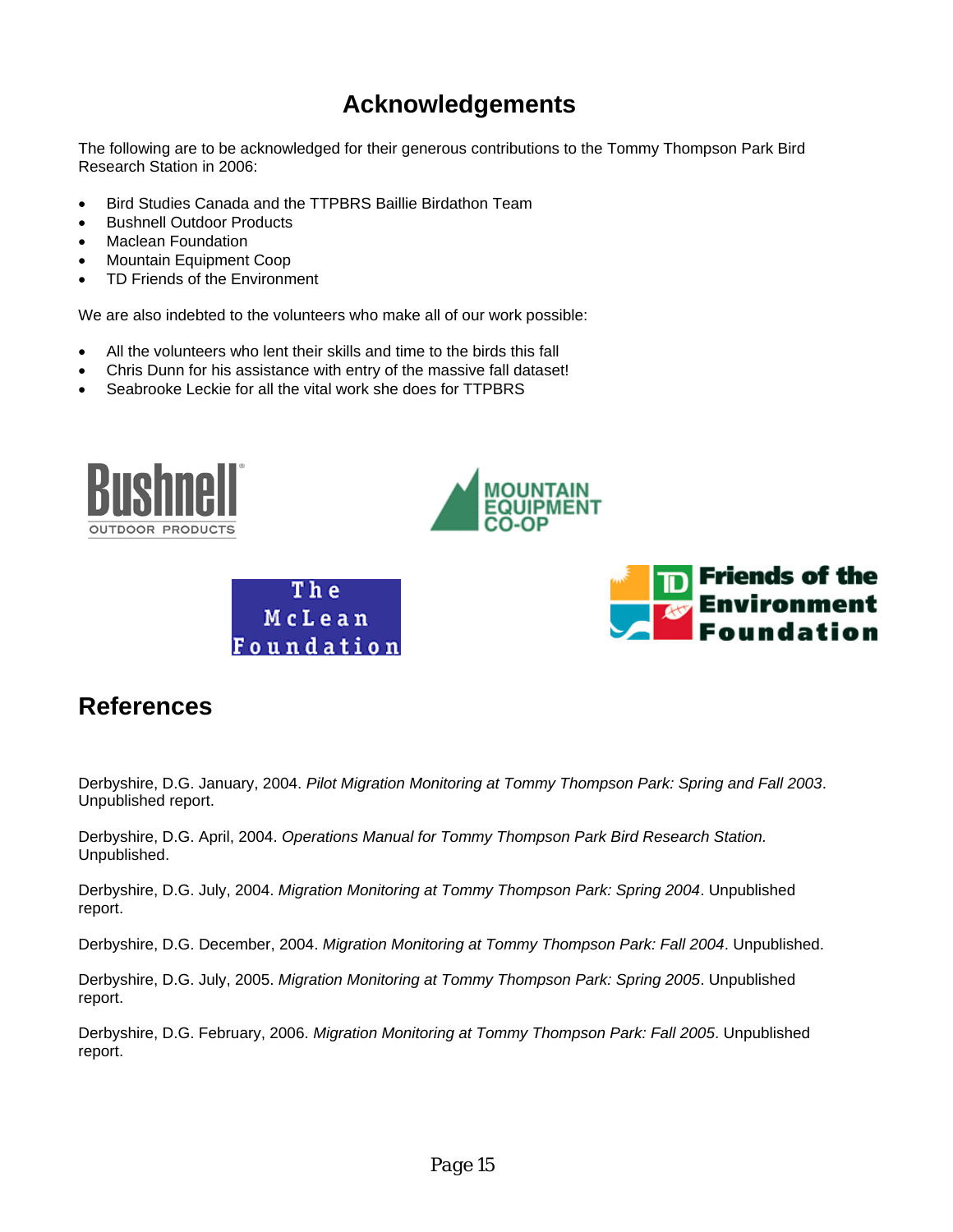**Appendices**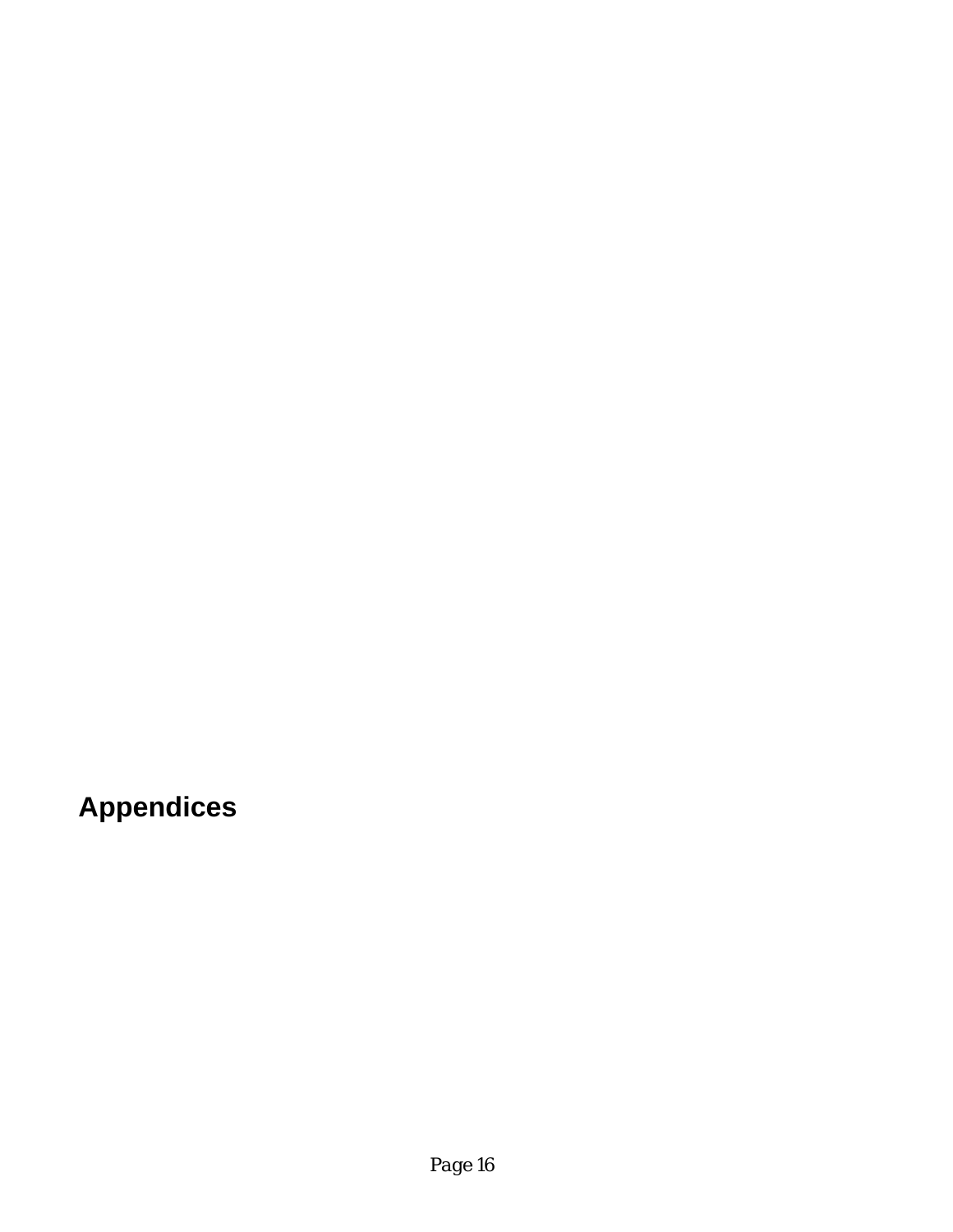| species                         | 2006           | 2005           | 2004           | 2003                    | species                             | 2006           | 2005           | 2004           | 2003                    |
|---------------------------------|----------------|----------------|----------------|-------------------------|-------------------------------------|----------------|----------------|----------------|-------------------------|
| Northern Harrier                |                | 1              |                |                         | Northern Parula                     | 9              | 8              | 2              | 3                       |
| Sharp-shinned Hawk              |                | 4              | 3              | 15                      | <b>Yellow Warbler</b>               | 46             | 70             | 109            | 20                      |
| Cooper's Hawk                   |                |                |                | 1                       | <b>Chestnut-sided Warbler</b>       | 54             | 27             | 20             | 21                      |
| Red-tailed Hawk                 |                |                | 1              |                         | Magnolia Warbler                    | 345            | 126            | 98             | 76                      |
| American Woodcock               |                |                | 1              | $\overline{2}$          | Cape May Warbler                    | 8              | 6              | 3              | 5                       |
| Yellow-billed Cuckoo            |                |                | 1              |                         | <b>Black-throated Blue Warbler</b>  | 84             | 33             | 32             | 31                      |
| <b>Black-billed Cuckoo</b>      | 2              |                | 2              |                         | Myrtle Warbler                      | 381            | 285            | 159            | 137                     |
| Northern Saw-whet Owl           |                |                |                | 1                       | <b>Black-throated Green Warbler</b> | 38             | 23             | 35             | 20                      |
| Yellow-bellied Sapsucker        | 18             | 19             | 20             | 6                       | <b>Blackburnian Warbler</b>         | 19             | 3              | 5              | 1                       |
| Downy Woodpecker                | 5              | 6              | $\overline{7}$ | 3                       | Pine Warbler                        |                | 1              |                |                         |
| Hairy Woodpecker                |                | 1              |                |                         | Western Palm Warbler                | 27             | 16             | 15             | 31                      |
| <b>Yellow-shafted Flicker</b>   | 6              | 8              | 15             | 14                      | <b>Yellow Palm Warbler</b>          | 1              |                |                |                         |
| Eastern Wood-Pewee              | 3              | 1              | $\overline{2}$ | 5                       | <b>Bay-breasted Warbler</b>         | 25             | 7              | 4              | 4                       |
| Yellow-bellied Flycatcher       | 26             | 18             | 16             | 11                      | <b>Blackpoll Warbler</b>            | 37             | 36             | 20             | 53                      |
| <b>Traill's Flycatcher</b>      | 82             | 81             | 55             | 32                      | <b>Black-and-White Warbler</b>      | 38             | 19             | 11             | 9                       |
| Least Flycatcher                | 39             | 31             | 27             | 21                      | American Redstart                   | 77             | 65             | 51             | 38                      |
| Eastern Phoebe                  | 26             | 18             | 17             | 27                      | Ovenbird                            | 62             | 38             | 34             | 16                      |
| <b>Great Crested Flycatcher</b> | $\mathbf{1}$   | 5              | $\mathbf 1$    | 3                       | Northern Waterthrush                | 57             | 25             | 22             | 17                      |
| Eastern Kingbird                | $\overline{7}$ | 5              | 10             | $\overline{2}$          | <b>Connecticut Warbler</b>          |                | 1              |                | 1                       |
| Northern Shrike                 |                |                |                | 1                       | <b>Mourning Warbler</b>             | 8              | 6              | $\overline{7}$ | 1                       |
| White-eyed Vireo                |                |                | 1              |                         | <b>Common Yellowthroat</b>          | 40             | 36             | 28             | 17                      |
| <b>Blue-headed Vireo</b>        | 14             | 21             | 17             | 11                      | Wilson's Warbler                    | 66             | 42             | 29             | 29                      |
| <b>Warbling Vireo</b>           | 30             | 14             | 43             | 14                      | Canada Warbler                      | 31             | 20             | 12             | 5                       |
| Philadelphia Vireo              | 24             | 10             | 4              | $\overline{\mathbf{4}}$ | <b>Yellow-breasted Chat</b>         |                |                | 1              |                         |
| Red-eyed Vireo                  | 66             | 60             | 39             | 13                      | <b>Scarlet Tanager</b>              | 3              | 3              | 1              |                         |
| Blue Jay                        | $\overline{2}$ | 8              | 9              | 123                     | <b>Eastern Towhee</b>               | 4              | 1              | 1              | $\overline{2}$          |
| <b>Barn Swallow</b>             |                | $\overline{2}$ |                |                         | American Tree Sparrow               | 52             | 18             | 19             | 50                      |
| <b>Black-capped Chickadee</b>   | $\overline{7}$ | 484            | 54             | 32                      | <b>Chipping Sparrow</b>             |                |                | 2              |                         |
| <b>Red-breasted Nuthatch</b>    |                | 5              | 23             | $\overline{2}$          | <b>Field Sparrow</b>                | 5              | $\overline{2}$ | 1              | 5                       |
| White-breasted Nuthatch         |                | 5              |                |                         | Savannah Sparrow                    |                |                |                | 1                       |
| <b>Brown Creeper</b>            | 65             | 90             | 97             | 139                     | Fox Sparrow                         | 23             | 14             | 12             | 17                      |
| House Wren                      |                | 5              | 3              | 1                       | Song Sparrow                        | 50             | 48             | 44             | 64                      |
| Winter Wren                     | 20             | 34             | 83             | 52                      | Lincoln's Sparrow                   | 14             | 14             | 8              | 16                      |
| Marsh Wren                      |                |                |                | 1                       | Swamp Sparrow                       | 37             | 21             | 23             | 25                      |
| <b>Golden-crowned Kinglet</b>   | 723            | 685            | 856            | 525                     | White-throated Sparrow              | 183            | 265            | 305            | 394                     |
| Ruby-crowned Kinglet            | 539            | 536            | 401            | 399                     | Eastern White-crown Sparrow         | 12             | 15             | 26             | 19                      |
| <b>Blue-gray Gnatcatcher</b>    | 1              |                | 1              |                         | Gamb. White-crown Sparrow           |                |                |                | $\overline{2}$          |
| Veery                           | 41             | 29             | 17             | 21                      | <b>White-crowned Sparrow</b>        | 4              |                |                | $\overline{2}$          |
| Gray-cheeked Thrush             | 42             | 92             | 70             | 23                      | Oregon Junco                        | 1              |                |                |                         |
| Gray-chee./Bick. Thrush         |                |                | 1              |                         | Slate-colored Junco                 | 139            | 108            | 92             | 132                     |
| Swainson's Thrush               | 131            | 152            | 117            | 93                      | Northern Cardinal                   | 8              | 4              | 15             | 8                       |
| <b>Hermit Thrush</b>            | 156            | 208            | 226            | 185                     | Rose-breasted Grosbeak              | 6              | 3              | 2              | $\overline{2}$          |
| Wood Thrush                     | 6              | 1              | 1              | 1                       | Indigo Bunting                      |                | 1              |                |                         |
| American Robin                  | 18             | 11             | 33             | 38                      | Red-winged Blackbird                |                |                | 5              | $\overline{c}$          |
| <b>Gray Catbird</b>             | 25             | 26             | 37             | 42                      | Common Grackle                      |                |                | $\overline{4}$ |                         |
| <b>Brown Thrasher</b>           |                | 3              |                | 3                       | <b>Baltimore Oriole</b>             | 17             | 10             | 19             | 4                       |
| <b>European Starling</b>        | 23             | 8              | 29             | 13                      | Purple Finch                        |                |                |                | $\overline{\mathbf{c}}$ |
| <b>Cedar Waxwing</b>            | 8              | 3              | 83             | 19                      | American Goldfinch                  | $6\phantom{1}$ | 15             | 24             | $\overline{2}$          |
| <b>Blue-winged Warbler</b>      |                | 1              |                |                         |                                     |                |                |                |                         |
| Golden-winged Warbler           | 1              |                |                |                         |                                     |                |                |                |                         |
| <b>Tennessee Warbler</b>        | 30             | 18             | 6              | 16                      | Total                               | 4473           | 4247           | 3870           | 3327                    |
| Orange-crowned Warbler          | 10             | 4              | 12             | 17                      |                                     |                |                |                |                         |
| Nashville Warbler               | 259            | 99             | 129            | 112                     |                                     |                |                |                |                         |

Appendix A. Banding Totals (highlighted species had record high banding totals in fall 2006)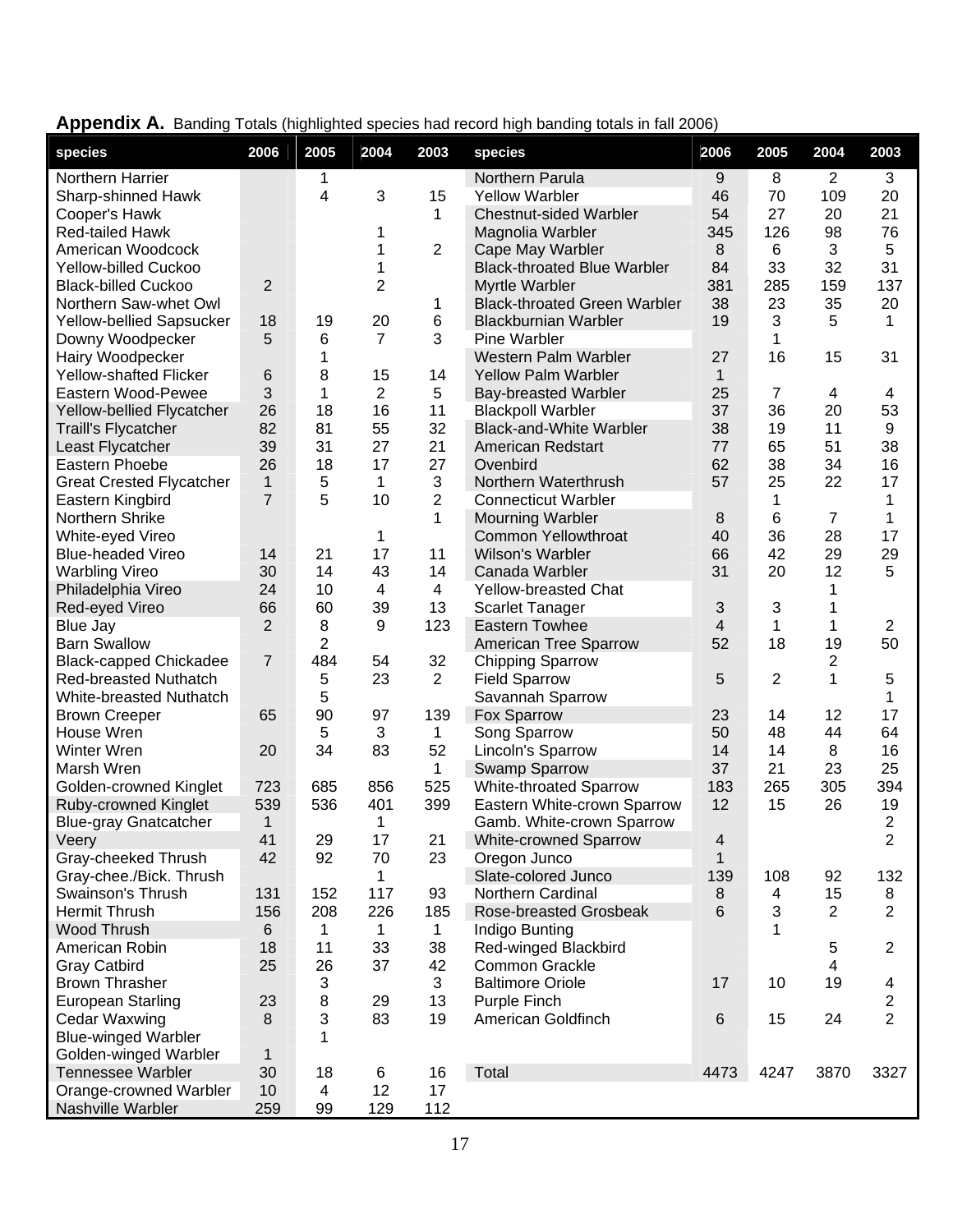|  |  | <b>Appendix B. Daily Totals</b> |
|--|--|---------------------------------|
|--|--|---------------------------------|

|           | <b>Appellula D.</b> Dally Tulais |                         |                         |        |                         |                  |                         |           |        |            |                |
|-----------|----------------------------------|-------------------------|-------------------------|--------|-------------------------|------------------|-------------------------|-----------|--------|------------|----------------|
| date      | band                             | rec                     | cap                     | census | PC <sub>1</sub>         | PC <sub>2</sub>  | PC <sub>3</sub>         | <b>ST</b> | casual | <b>NST</b> | <b>Species</b> |
| 05-Aug-06 | 39                               | $\overline{3}$          | 0                       | 113    | 12                      | 13               | 47                      | 215       | 162    | 300        | 41             |
| 06-Aug-06 | 8                                | 1                       | $\boldsymbol{0}$        | 101    | 53                      | 21               | 29                      | 205       | 126    | 271        | 42             |
| 07-Aug-06 | $\overline{7}$                   | 3                       | $\boldsymbol{0}$        | 100    | 4                       | 56               | 25                      | 194       | 74     | 233        | 33             |
| 08-Aug-06 | 12                               | 1                       | $\mathbf 0$             | 95     | $\boldsymbol{9}$        | 6                | 11                      | 130       | 209    | 284        | 44             |
| 09-Aug-06 | 11                               | 3                       | $\mathbf 0$             | 141    | 7                       | 18               | 27                      | 201       | 68     | 254        | 38             |
| 10-Aug-06 | 24                               | $\overline{c}$          | $\boldsymbol{0}$        | 140    | 9                       | 71               | 26                      | 261       | 0      | 261        | 31             |
| 11-Aug-06 | 15                               | $\overline{\mathbf{4}}$ | $\mathbf 0$             | 123    | 4                       | 32               | 46                      | 216       | 583    | 763        | 43             |
| 12-Aug-06 | 23                               | $\overline{2}$          | $\mathbf 0$             | 156    | 7                       | 6                | 20                      | 212       | 341    | 524        | 51             |
| 13-Aug-06 | 17                               | 0                       | $\mathbf 0$             | 126    | 8                       | 12               | 23                      | 184       | 366    | 492        | 53             |
| 14-Aug-06 | 10                               | 1                       | 1                       | 74     | $\overline{\mathbf{4}}$ | 6                | $\overline{7}$          | 99        | 285    | 348        | 46             |
| 15-Aug-06 | 15                               | 5                       | $\mathbf 1$             | 103    | 1                       | $\overline{7}$   | $\boldsymbol{0}$        | 136       | 229    | 324        | 41             |
| 16-Aug-06 | 30                               | 3                       | $\boldsymbol{0}$        | 92     | 8                       | 38               | $\overline{\mathbf{4}}$ | 174       | 242    | 406        | 55             |
| 17-Aug-06 | 37                               | $\overline{c}$          | $\mathbf 0$             | 130    | 3                       | 5                | 14                      | 185       | 455    | 596        | 57             |
| 18-Aug-06 | 9                                | 3                       | $\overline{c}$          | 123    | 5                       | 10               | 8                       | 159       | 378    | 511        | 54             |
| 19-Aug-06 | 17                               | $\overline{\mathbf{c}}$ | 1                       | 544    | 36                      | $\boldsymbol{2}$ | $\boldsymbol{9}$        | 604       | 881    | 1394       | 52             |
| 20-Aug-06 | 10                               | 0                       | $\boldsymbol{0}$        | 19     | $\boldsymbol{0}$        | 0                | $\boldsymbol{0}$        | 29        | 49     | 76         | 29             |
| 21-Aug-06 | 66                               | 3                       | $\overline{c}$          | 129    | 5                       | 1                | 11                      | 217       | 358    | 523        | 64             |
| 22-Aug-06 | 58                               | 6                       | $\pmb{0}$               | 156    | 5                       | $\overline{7}$   | $\overline{\mathbf{4}}$ | 236       | 318    | 502        | 60             |
| 23-Aug-06 | 171                              | 6                       | 12                      | 178    | $\boldsymbol{0}$        | 11               | $\boldsymbol{9}$        | 386       | 432    | 787        | 58             |
| 24-Aug-06 | 126                              | 19                      | 1                       | 153    | 3                       | 22               | 4                       | 328       | 326    | 615        | 58             |
| 25-Aug-06 | 0                                | 0                       | $\mathbf 0$             | 59     | $\boldsymbol{0}$        | $\pmb{0}$        | $\boldsymbol{0}$        | 59        | 0      | 59         | 18             |
| 26-Aug-06 | 62                               | 23                      | $\mathbf 0$             | 81     | $\overline{2}$          | $\mathbf 0$      | 1                       | 169       | 175    | 332        | 52             |
| 27-Aug-06 | 23                               | 8                       | 3                       | 199    | 1                       | 12               | 16                      | 261       | 307    | 527        | 55             |
| 28-Aug-06 | 29                               | $\overline{7}$          | 3                       | 131    | 1                       | $\overline{7}$   | $\boldsymbol{2}$        | 179       | 258    | 394        | 53             |
| 29-Aug-06 | 32                               | 14                      | $\mathbf 0$             | 118    | 1                       | $\overline{2}$   | 3                       | 169       | 372    | 461        | 56             |
| 30-Aug-06 | 38                               | 2                       | 3                       | 86     | 4                       | 1                | 4                       | 138       | 523    | 626        | 62             |
| 31-Aug-06 | 55                               | 3                       | 1                       | 152    | 4                       | 3                | $\boldsymbol{0}$        | 218       | 448    | 629        | 62             |
| 01-Sep-06 | 78                               | 12                      | 1                       | 135    | 0                       | 0                | $\mathbf 0$             | 227       | 293    | 465        | 55             |
| 03-Sep-06 | $\pmb{0}$                        | 0                       | $\mathbf 0$             | 101    | 0                       | 0                | $\boldsymbol{0}$        | 101       | 0      | 101        | 27             |
| 04-Sep-06 | 102                              | 17                      | 1                       | 117    | 4                       | 5                | 2                       | 246       | 381    | 595        | 51             |
| 05-Sep-06 | 127                              | 13                      | 7                       | 158    | 37                      | 55               | 14                      | 410       | 746    | 1038       | 65             |
| 06-Sep-06 | 51                               | 6                       | $\overline{c}$          | 177    | 8                       | 1                | 6                       | 251       | 563    | 753        | 58             |
| 07-Sep-06 | 37                               | 5                       | $\boldsymbol{0}$        | 132    | 2                       | 10               | $\boldsymbol{9}$        | 195       | 306    | 465        | 57             |
| 08-Sep-06 | 13                               | 6                       | $\overline{c}$          | 130    | $\mathbf{1}$            | $\overline{2}$   | $\boldsymbol{0}$        | 154       | 208    | 349        | 46             |
| 09-Sep-06 | $\overline{4}$                   | 9                       | $\mathbf{1}$            | 151    | $\boldsymbol{0}$        | $\mathbf 0$      | $\boldsymbol{0}$        | 165       | 172    | 291        | 30             |
| 10-Sep-06 | 90                               | 5                       | 5                       | 93     | 1                       | $\overline{7}$   | 8                       | 208       | 290    | 468        | 56             |
| 11-Sep-06 | 49                               | $\overline{\mathbf{4}}$ | $\overline{c}$          | 77     | 6                       | 1                | 1                       | 140       | 226    | 356        | 50             |
| 12-Sep-06 | $\mathbf 0$                      | 0                       | 0                       | 45     | 0                       | $\mathbf 0$      | $\mathbf 0$             | 45        | 91     | 136        | 31             |
| 14-Sep-06 | 42                               | 9                       | $\mathbf 0$             | 106    | 4                       | 10               | $\mathbf 2$             | 173       | 222    | 364        | 54             |
| 15-Sep-06 | 44                               | 5                       | 1                       | 124    | 9                       | 3                | 35                      | 229       | 435    | 582        | 58             |
| 16-Sep-06 | 236                              | 4                       | 16                      | 362    | 17                      | 30               | 4                       | 660       | 781    | 1327       | 72             |
| 17-Sep-06 | 47                               | 8                       | $\overline{\mathbf{c}}$ | 269    | 5                       | 3                | 8                       | 332       | 502    | 731        | 64             |
| 18-Sep-06 | 16                               | 7                       | $\pmb{0}$               | 139    | 2                       | $\overline{2}$   | 9                       | 175       | 344    | 436        | 52             |
| 19-Sep-06 | 43                               | 8                       | $\overline{\mathbf{c}}$ | 193    | 1                       | 1                | $\mathbf 5$             | 253       | 503    | 639        | 60             |
| 20-Sep-06 | 47                               | 7                       | $\overline{\mathbf{c}}$ | 83     | 4                       | 4                | $\overline{c}$          | 149       | 239    | 364        | 58             |
| 21-Sep-06 | 26                               | 1                       | 3                       | 145    | 6                       | $\mathbf 0$      | 19                      | 200       | 372    | 543        | 62             |
| 22-Sep-06 | 110                              | 4                       | 1                       | 106    | 42                      | 1                | $\boldsymbol{2}$        | 265       | 413    | 584        | 64             |
| 23-Sep-06 | 21                               | 7                       | 1                       | 199    | 0                       | 1                | $\overline{2}$          | 225       | 241    | 377        | 41             |
| 25-Sep-06 | 221                              | 4                       | 4                       | 465    | 20                      | 10               | $\bf8$                  | 703       | 595    | 1076       | 68             |
| 26-Sep-06 | 140                              | 18                      | $\overline{c}$          | 168    | 10                      | 15               | $\sqrt{5}$              | 358       | 507    | 790        | 64             |
| 27-Sep-06 | 17                               | 1                       | $\mathbf 0$             | 144    | 4                       | 1                | 1                       | 168       | 334    | 487        | 50             |
| 28-Sep-06 | $\pmb{0}$                        | 0                       | 0                       | 122    | 0                       | $\pmb{0}$        | $\boldsymbol{0}$        | 122       | 0      | 122        | 21             |
| 29-Sep-06 | 178                              | 0                       | 33                      | 295    | 15                      | 15               | 48                      | 567       | 662    | 1049       | 65             |